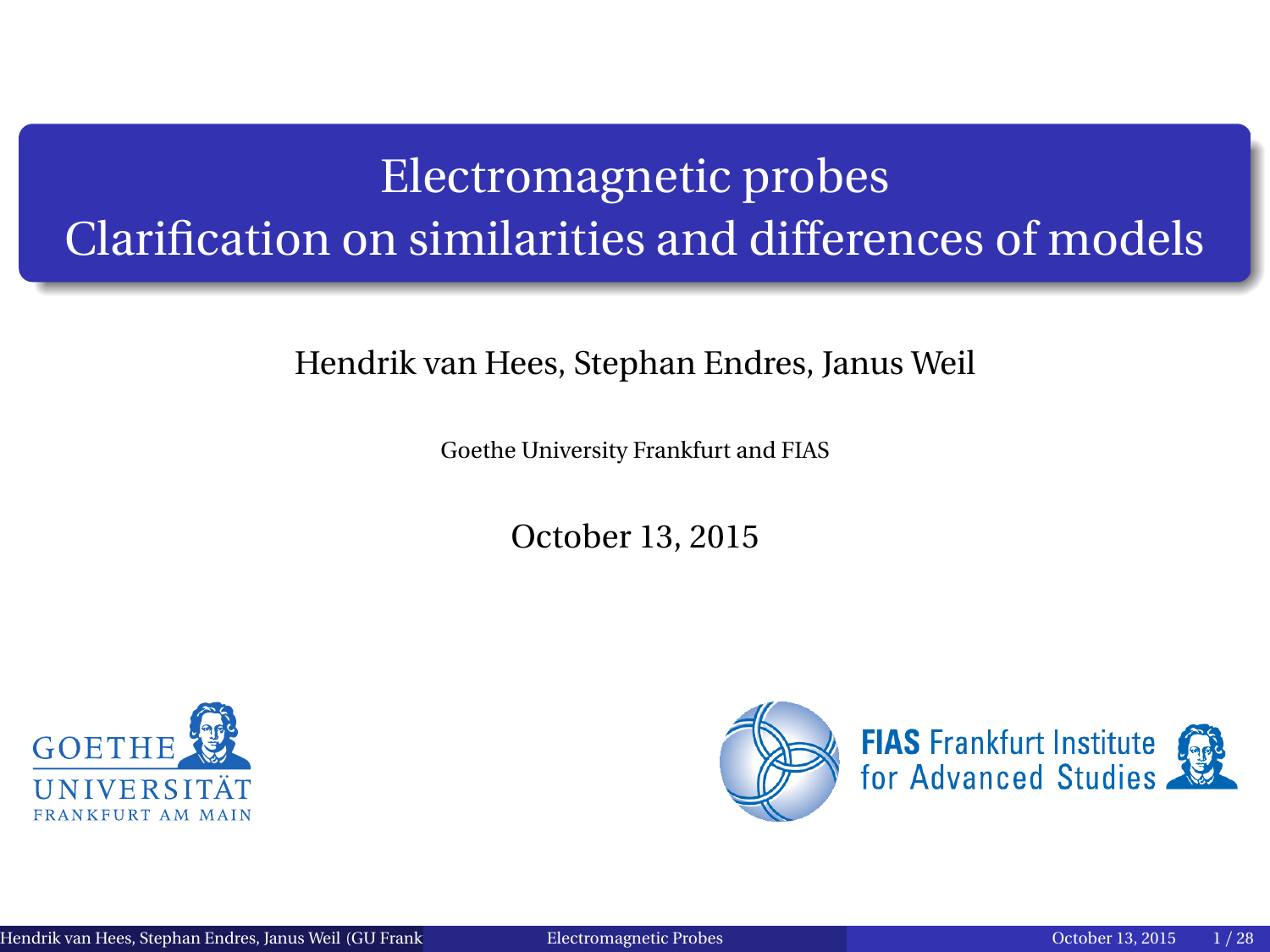## **Outline**

#### <sup>1</sup> [Intro: Theory ingredients](#page-2-0)

#### <sup>2</sup> [What's a "](#page-4-0)*ρ* meson"?

- $\bullet$  [the "PDG](#page-4-0)  $\rho$ "
- [The GiBUU dileptons and "](#page-13-0)*ρ* mesons"
- [The "Rapp-Wambach](#page-16-0) *ρ*"
- <sup>3</sup> [Kinetic theory vs. thermal QFT](#page-17-0)

#### [Comparison to data](#page-20-0)

### **[References](#page-29-0)**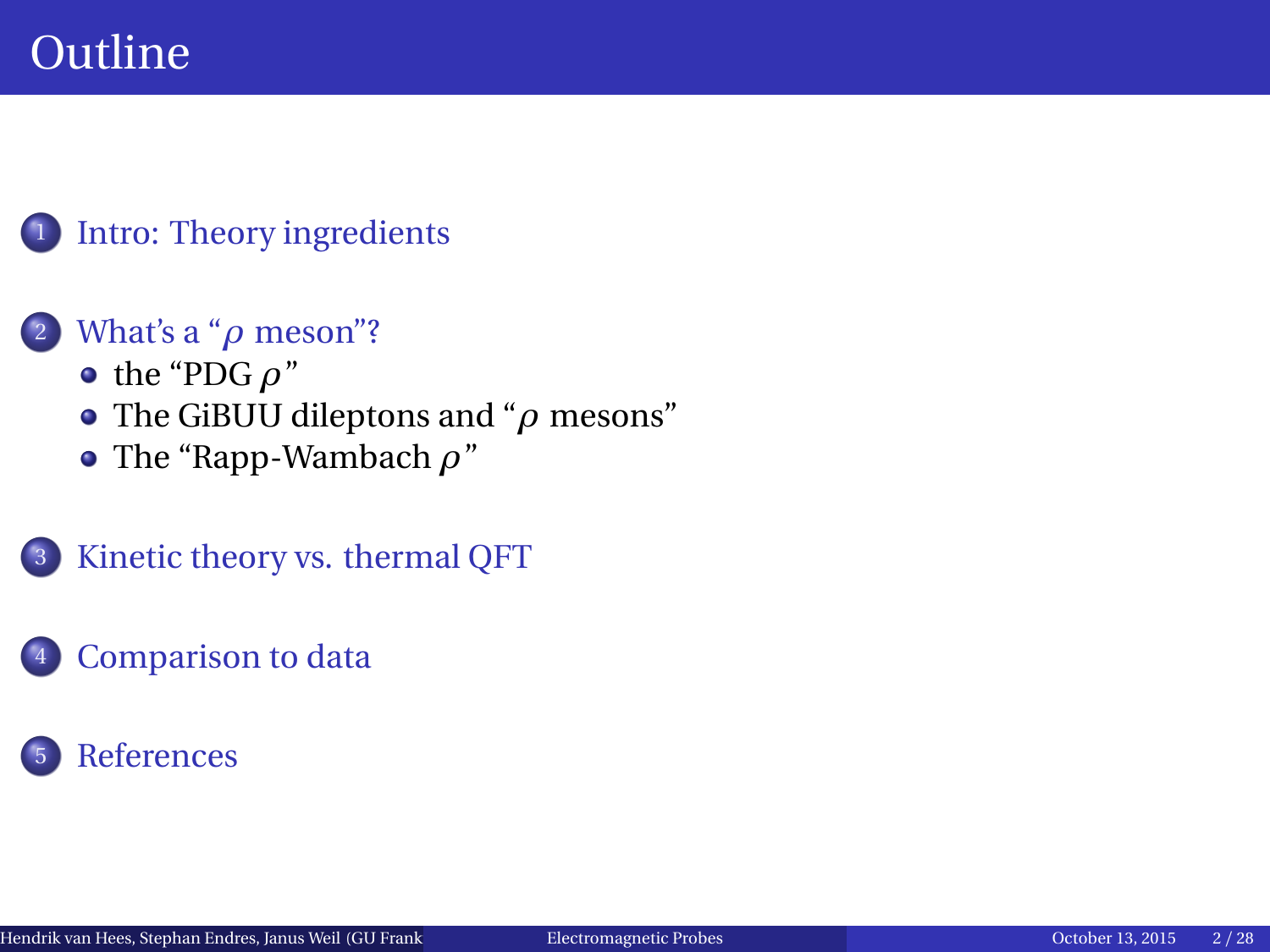## <span id="page-2-0"></span>General scheme of models

- there are several "layers" of models for dilepton production in heavy-ion collisions:
- microscopic models for dilepton production
	- roughly speaking we deal with QED of strongly interacting particles
	- $\bullet$  need models for strong interactions + QED
	- QCD + electromagnetic standard model
	- $\bullet$  effective hadronic models + coupling of the photons
	- need empirical input (cross sections, electromagnetic (transition) form factors, branching ratios of hadron resonances,...
	- ⇒ importance of elementary hadron-collision data
	- o need to be evaluated in the medium
- Bulk-medium evolution
	- need evolution of the fireball over its entire history, including "chemistry" and "continuum-mechanical evolution"
	- consistency with microscopic models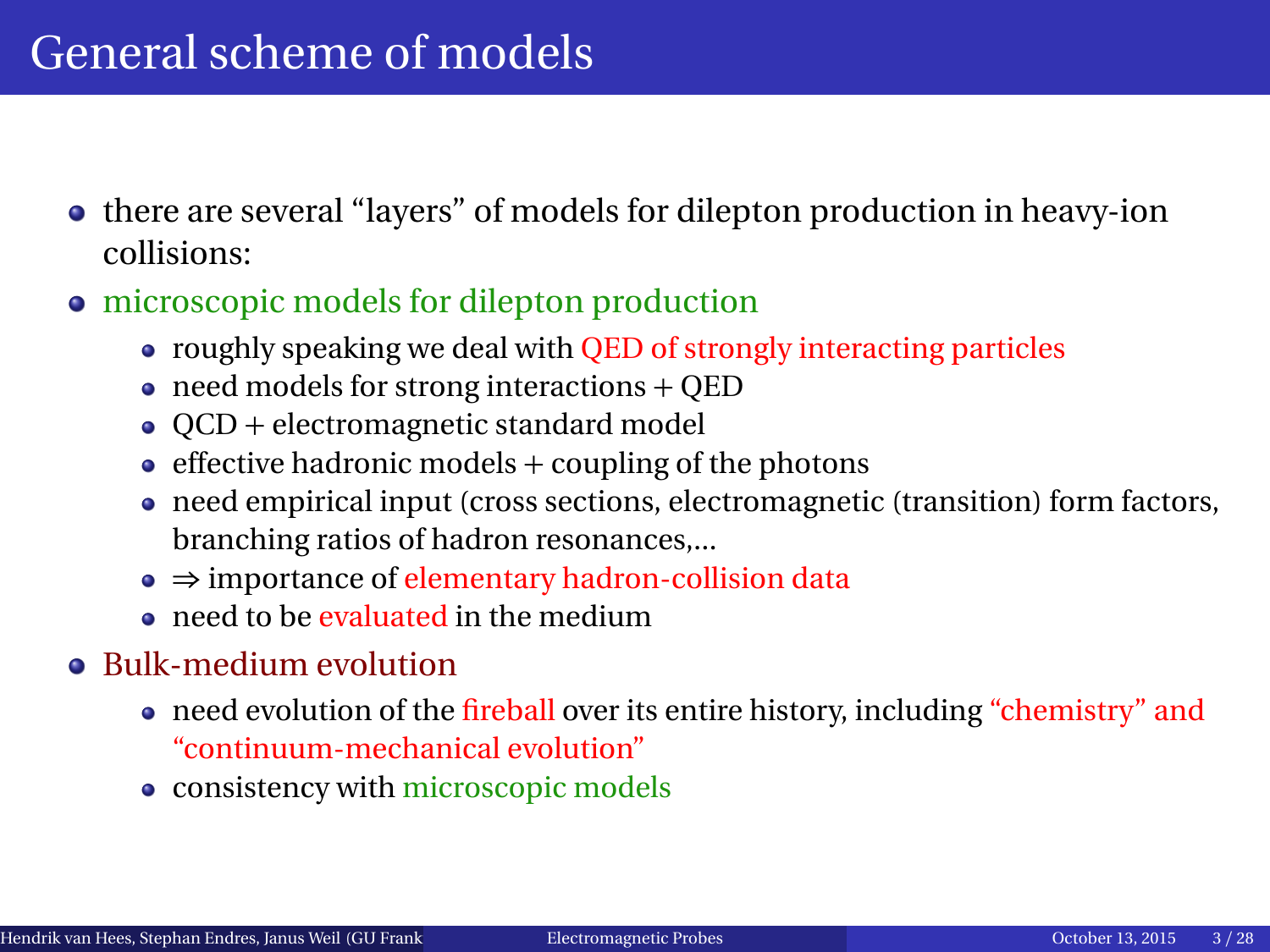#### various "combinations" of bulk-medium evolution models + Microscopic models

- thermal fireball models (blastwave)
	- + equibrium thermal many-body QFT
- ideal or viscous hydro
	- + equibrium thermal many-body QFT
- transport models (onshell/offshell)
	- + cross sections from QFT models
- coarse grained transport +equibrium thermal many-body QFT
- Approximations necessary for *all* schemes
- no fully self-consistent off-equibrium scheme available
- not even in principle!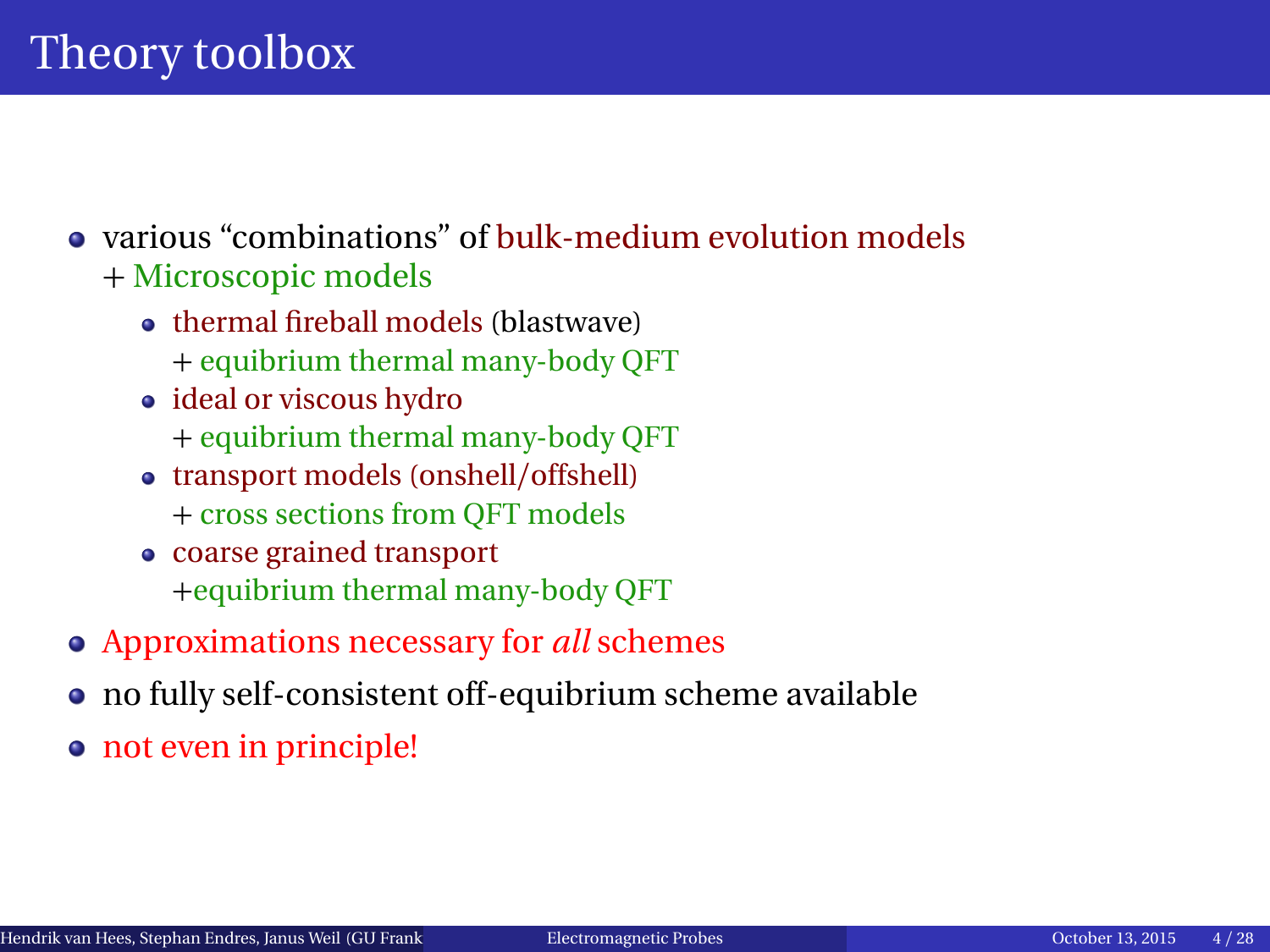- <span id="page-4-0"></span>• key player for QED of hadrons: light vector mesons, particularly the "*ρ* meson"
- **o** it's a resonance!!!
- it's *not* an asymptotic state
- some model dependence!
- puristic view: only reaction rates from "asymptotic free into asymptotic free out states" observable (S-matrix elements, cross sections, decay rates)
- observed resonance shape depends on production **and** decay channel!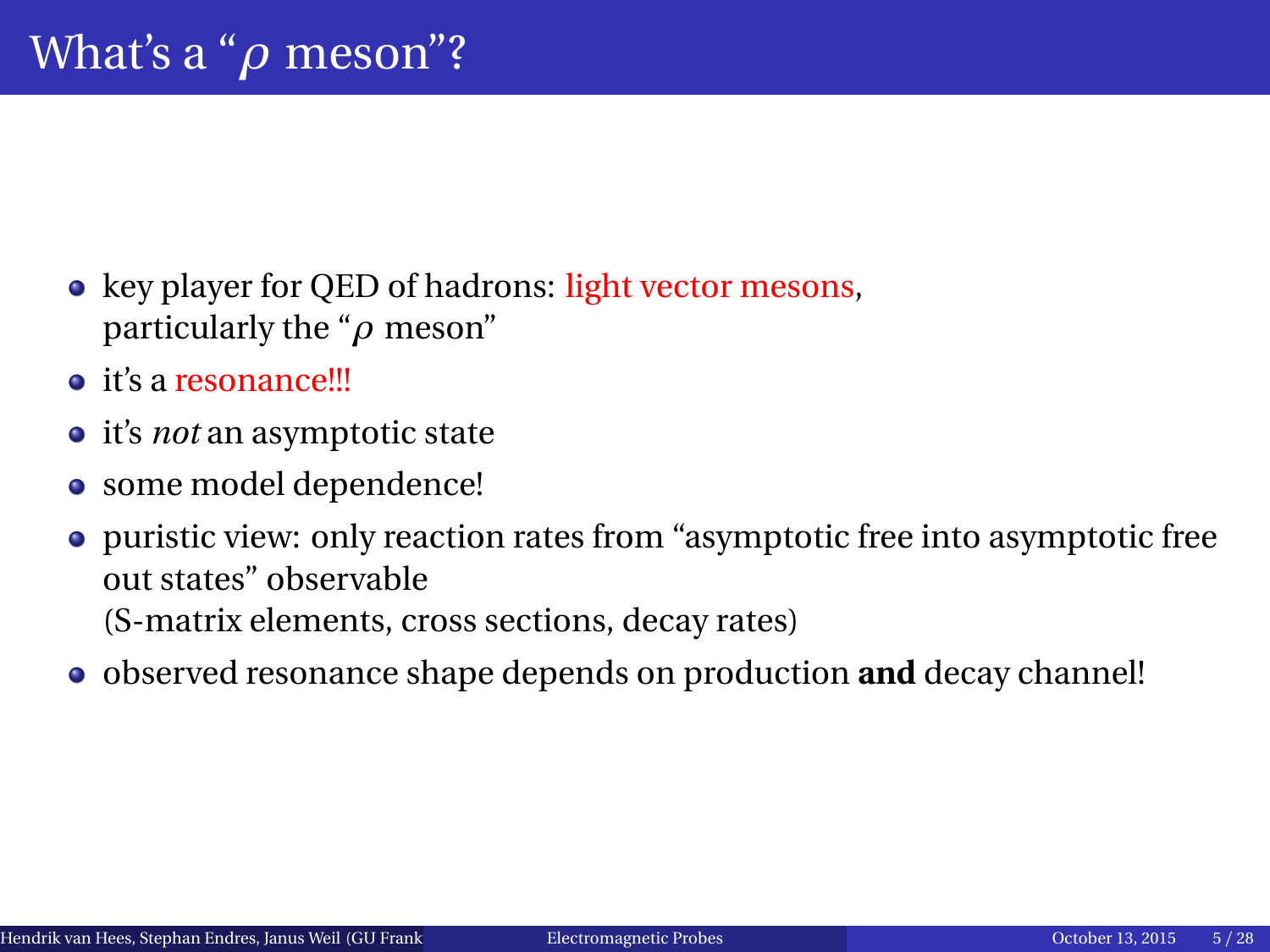## The PDG "*ρ* meson"

- in the PDG review of particle physics: "*ρ* meson" is strong resonance in isospin-1 channel of  $e^+ + e^- \rightarrow \pi^+ + \pi^-$  (nearly exclusive)
- **o** minimal model: (Extended) Vector Meson Dominance [[Sak60,](#page-31-0) [GS68,](#page-30-0) [KLZ67](#page-31-1)]
- minimal evaluation: one-loop "*ρ*" self-energy ⇒ "*ρ*" propagator ⇒ "*ρ*" spectral function
- calculate "*ρ*" selfenegy (transversality from gauge invariance)

$$
i\Pi^{\mu\nu}_{\rho\pi\pi}(p) = \text{0000000} \qquad i + p \qquad \text{000000} \qquad i + p \qquad \text{000000} \qquad \qquad i + p \qquad \text{000000} \qquad \qquad \vdots = i \qquad \Pi_{\rho\pi\pi}(s) \Theta^{\mu\nu}(p), \quad s = p^2
$$
\n
$$
i \Pi^{\mu\nu}_{\rho ee}(p) = \text{000000} \qquad \text{000000} \qquad \qquad \vdots = i \qquad \Pi_{\rho ee}(s) \Theta^{\mu\nu}(p), \quad s = p^2
$$

- NB: threshold at 2 $m_e$  (Im<sub> $Πρ$ </sub>( $s$ ) ∝ Θ( $s 2m_e$ ))
- suppressed by factor  $\mathcal{O}(\alpha^2) \simeq \mathcal{O}(1/137^2)$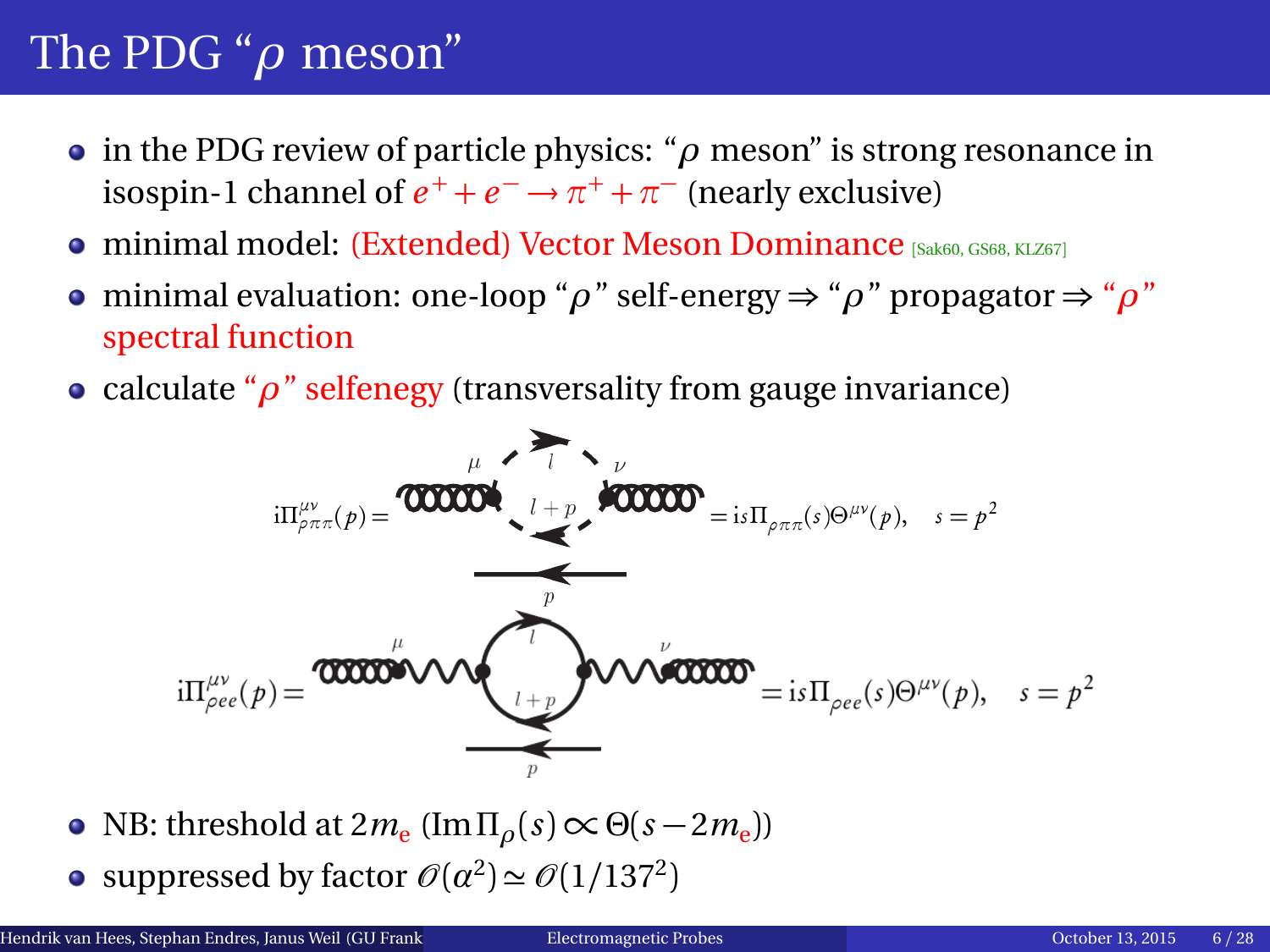## VMD model (*ρ*-self-energy and dressed *γππ* vertex)

calculate *ρ*-self-energy (transversality from gauge invariance)

$$
i\Pi_{\rho\pi\pi}^{\mu\nu}(p) = \text{000000} \qquad \qquad i + p \qquad \text{000000} \qquad \qquad i + p \qquad \text{000000} \qquad \qquad i + p \qquad \text{000000} \qquad \qquad i + p \qquad \text{000000} \qquad \qquad i + p \qquad \text{000000} \qquad \qquad i + p \qquad \text{000000} \qquad \qquad i + p \qquad \text{000000} \qquad \qquad i + p \qquad \text{000000} \qquad \qquad i + p \qquad \text{000000} \qquad \qquad i + p \qquad \text{000000} \qquad \qquad i + p \qquad \text{000000} \qquad \qquad i + p \qquad \text{000000} \qquad \qquad i + p \qquad \text{000000} \qquad \qquad i + p \qquad \text{000000} \qquad \qquad i + p \qquad \text{000000} \qquad \qquad i + p \qquad \text{000000} \qquad \qquad i + p \qquad \text{000000} \qquad \qquad i + p \qquad \text{000000} \qquad \qquad i + p \qquad \text{000000} \qquad \qquad i + p \qquad \text{000000} \qquad \qquad i + p \qquad \text{000000} \qquad \qquad i + p \qquad \text{000000} \qquad \qquad i + p \qquad \text{000000} \qquad \qquad i + p \qquad \text{000000} \qquad \qquad i + p \qquad \text{000000} \qquad \qquad i + p \qquad \text{000000} \qquad \qquad i + p \qquad \text{000000} \qquad \qquad i + p \qquad \text{000000} \qquad \qquad i + p \qquad \text{000000} \qquad \qquad i + p \qquad \text{000000} \qquad \qquad i + p \qquad \text{000000} \qquad \qquad i + p \qquad \text{000000} \qquad \qquad i + p \qquad \text{000000} \qquad
$$

**• Dressed Green's function** 

$$
G_{\rho}^{\mu\nu}(p) = -\frac{\Theta^{\mu\nu}(p)}{p^2 - M^2 - p^2 \Pi_{\rho\pi\pi}(p^2)} - \frac{\Lambda^{\mu\nu}(p)}{p^2 - M^2 + i0^+}
$$

• dressed  $\gamma \pi \pi$  vertex to  $\mathcal{O}(e)$ 

$$
i\Gamma_{\gamma\pi\pi}^{\mu}=\left(\begin{matrix} \mathbf{1} & \mathbf{1} & \mathbf{1} & \mathbf{1} & \mathbf{1} & \mathbf{1} & \mathbf{1} & \mathbf{1} & \mathbf{1} & \mathbf{1} & \mathbf{1} & \mathbf{1} & \mathbf{1} & \mathbf{1} & \mathbf{1} & \mathbf{1} & \mathbf{1} & \mathbf{1} & \mathbf{1} & \mathbf{1} & \mathbf{1} & \mathbf{1} & \mathbf{1} & \mathbf{1} & \mathbf{1} & \mathbf{1} & \mathbf{1} & \mathbf{1} & \mathbf{1} & \mathbf{1} & \mathbf{1} & \mathbf{1} & \mathbf{1} & \mathbf{1} & \mathbf{1} & \mathbf{1} & \mathbf{1} & \mathbf{1} & \mathbf{1} & \mathbf{1} & \mathbf{1} & \mathbf{1} & \mathbf{1} & \mathbf{1} & \mathbf{1} & \mathbf{1} & \mathbf{1} & \mathbf{1} & \mathbf{1} & \mathbf{1} & \mathbf{1} & \mathbf{1} & \mathbf{1} & \mathbf{1} & \mathbf{1} & \mathbf{1} & \mathbf{1} & \mathbf{1} & \mathbf{1} & \mathbf{1} & \mathbf{1} & \mathbf{1} & \mathbf{1} & \mathbf{1} & \mathbf{1} & \mathbf{1} & \mathbf{1} & \mathbf{1} & \mathbf{1} & \mathbf{1} & \mathbf{1} & \mathbf{1} & \mathbf{1} & \mathbf{1} & \mathbf{1} & \mathbf{1} & \mathbf{1} & \mathbf{1} & \mathbf{1} & \mathbf{1} & \mathbf{1} & \mathbf{1} & \mathbf{1} & \mathbf{1} & \mathbf{1} & \mathbf{1} & \mathbf{1} & \mathbf{1} & \mathbf{1} & \mathbf{1} & \mathbf{1} & \mathbf{1} & \mathbf{1} & \mathbf{1} & \mathbf{1} & \mathbf{1} & \mathbf{1} & \mathbf{1} & \mathbf{1} & \mathbf{1} & \mathbf{1} & \mathbf{1} & \mathbf{1} & \mathbf{1} & \mathbf{1} & \math
$$

Hendrik van Hees, Stephan Endres, Janus Weil (GU Frankfurth) [Electromagnetic Probes](#page-0-0) October 13, 2015 7 / 28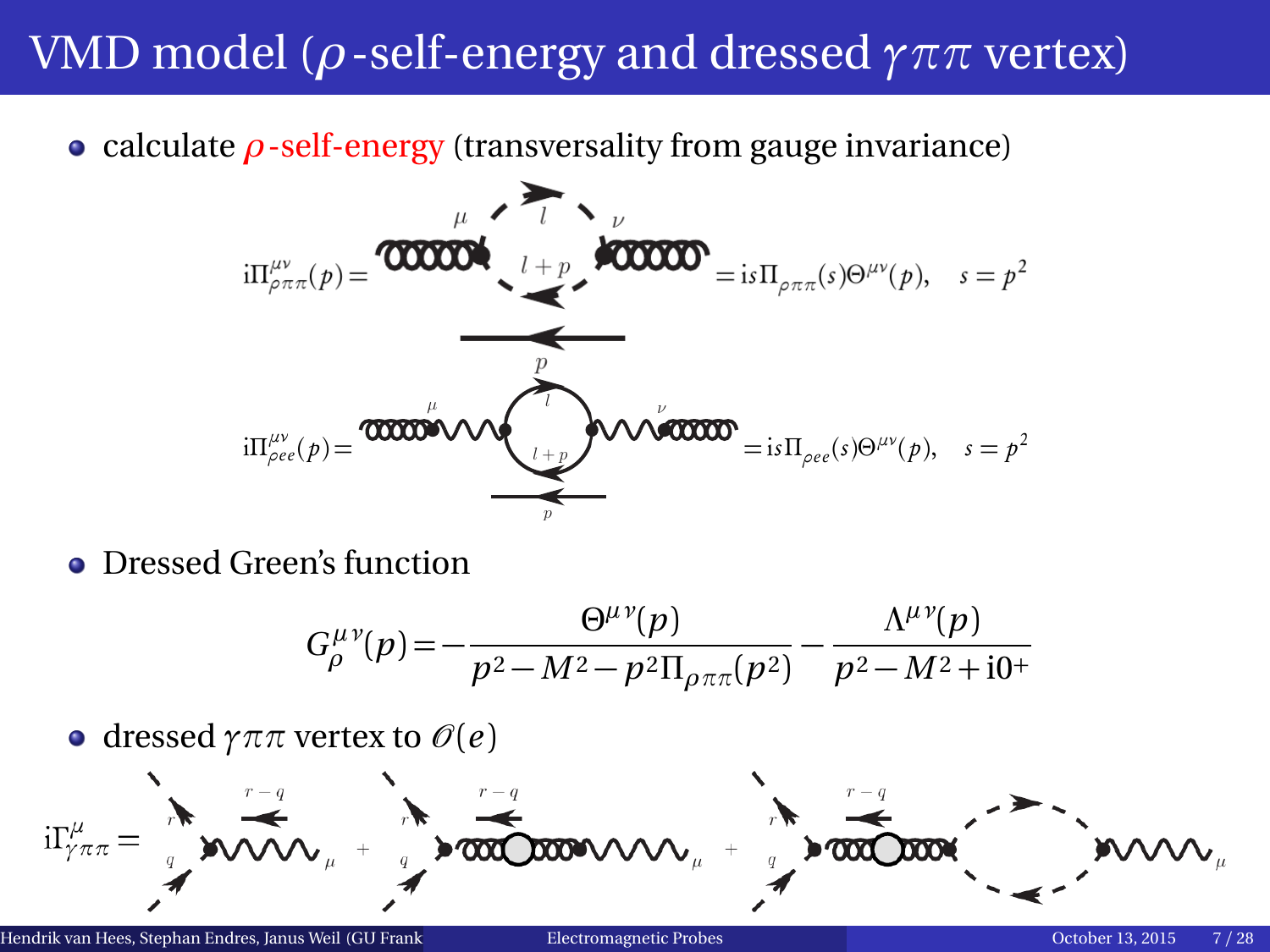### VMD model (em. form factor of the *π*)

 $\pi^+ + \pi^- \rightarrow e^+ + e^-$  ("time-like form factor")

$$
\mathbf{i}\mathcal{M}_{fi} = \mathbf{W}_{q}
$$
\n
$$
\mathbf{v} = p + q \mathbf{v}' \mathbf{v}'
$$
\n
$$
\mathbf{v} = p + q \mathbf{v}' \mathbf{v}'
$$
\n
$$
\mathbf{v} = p + q \mathbf{v}' \mathbf{v}'
$$
\n
$$
\mathbf{v} = p + q \mathbf{v}' \mathbf{v}'
$$
\n
$$
\mathbf{v} = p + q \mathbf{v}' \mathbf{v}'
$$
\n
$$
\mathbf{v} = p + q \mathbf{v}' \mathbf{v}'
$$
\n
$$
\mathbf{v} = p + q \mathbf{v}' \mathbf{v}'
$$
\n
$$
\mathbf{v} = p + q \mathbf{v}' \mathbf{v}'
$$
\n
$$
\mathbf{v} = p + q \mathbf{v}' \mathbf{v}'
$$
\n
$$
\mathbf{v} = p + q \mathbf{v}' \mathbf{v}'
$$
\n
$$
\mathbf{v} = p + q \mathbf{v}' \mathbf{v}'
$$
\n
$$
\mathbf{v} = p + q \mathbf{v}' \mathbf{v}'
$$
\n
$$
\mathbf{v} = p + q \mathbf{v}' \mathbf{v}'
$$
\n
$$
\mathbf{v} = p + q \mathbf{v}' \mathbf{v}'
$$
\n
$$
\mathbf{v} = p + q \mathbf{v}' \mathbf{v}'
$$
\n
$$
\mathbf{v} = p + q \mathbf{v}' \mathbf{v}'
$$
\n
$$
\mathbf{v} = p + q \mathbf{v}' \mathbf{v}'
$$
\n
$$
\mathbf{v} = p + q \mathbf{v}' \mathbf{v}'
$$
\n
$$
\mathbf{v} = p + q \mathbf{v}' \mathbf{v}'
$$
\n
$$
\mathbf{v} = p + q \mathbf{v}' \mathbf{v}'
$$
\n
$$
\mathbf{v} = p + q \mathbf{v}' \mathbf{v}'
$$
\n
$$
\mathbf{v}' = p + q \mathbf{v}' \mathbf{v}'
$$
\n
$$
\mathbf{v}' = p + q \mathbf{v}' \mathbf{v}'
$$
\n
$$
\mathbf{v}' = p + q \mathbf{v}' \math
$$

 $^{\prime})^2$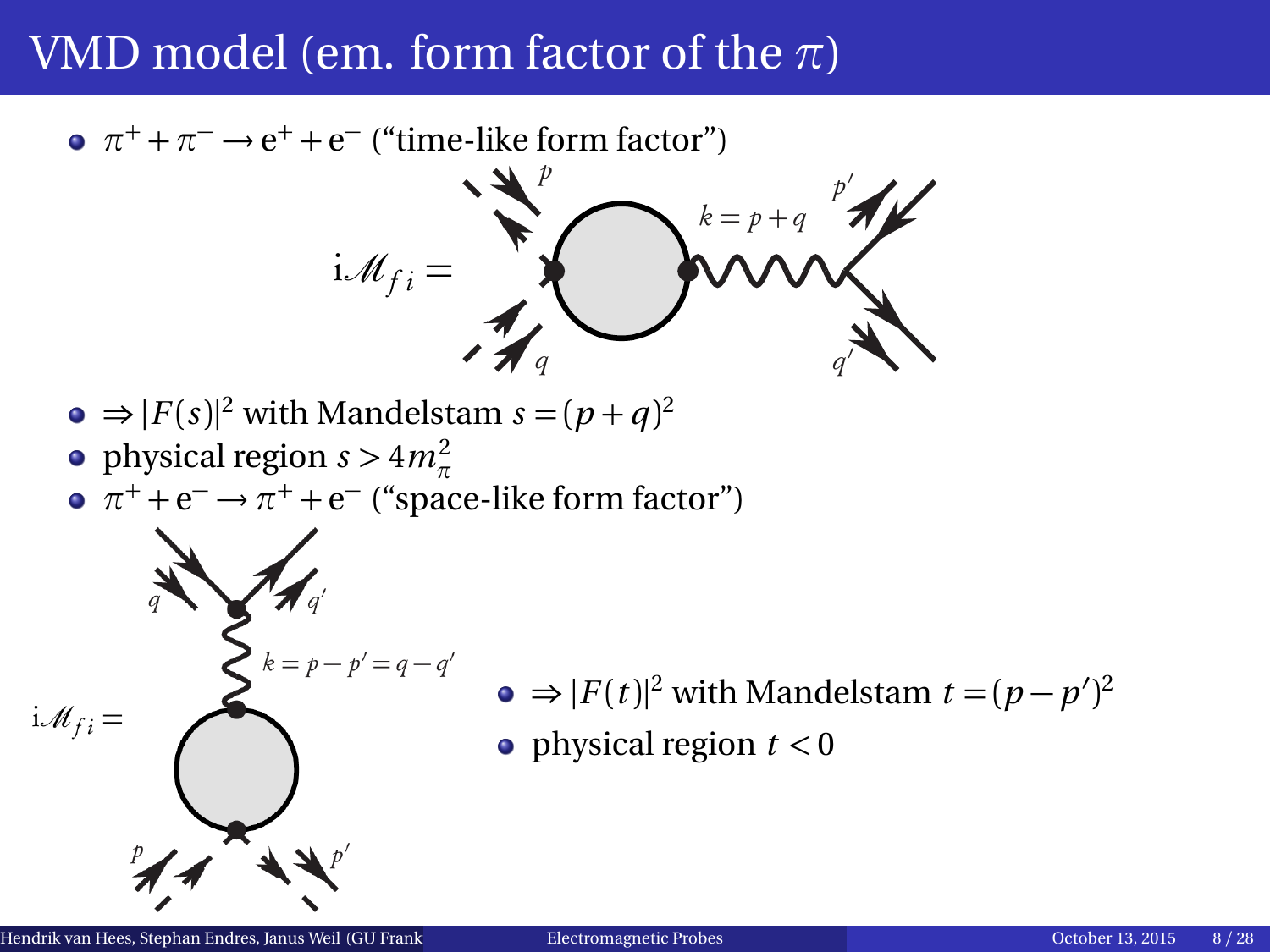## VMD model: (fit of parameters)



 $\rm data$  from [A<sup>+</sup>[86,](#page-29-1) [BCE](#page-29-2)<sup>+</sup>85]

Hendrik van Hees, Stephan Endres, Janus Weil (GU Frankfurt over the [Electromagnetic Probes](#page-0-0) october 13, 2015 9 / 28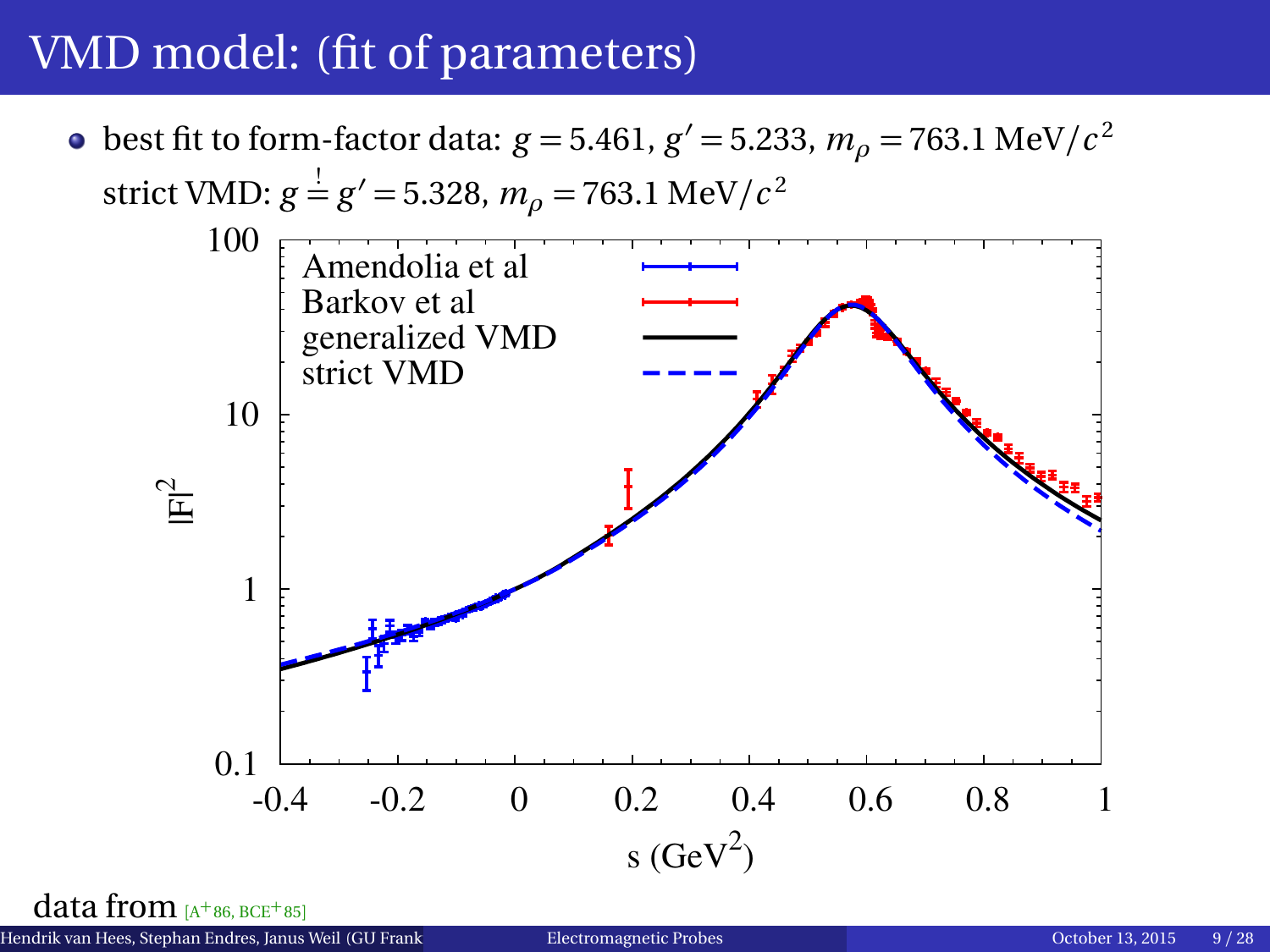## VMD model: (fit of parameters)

best fit to form-factor data:  $g = 5.461$ ,  $g' = 5.233$ ,  $m_\rho = 763.1 \text{ MeV}/c^2$ strict VMD:  $g = g' = 5.328$ ,  $m_\rho = 763.1$  MeV/ $c^2$  $\theta$  10 20  $\mathbb{E}30$  40 50 60 0 0.2 0.4 0.6 0.8 1 M (GeV) Barkov et al generalized VMD strict VMD

#### $data$  from  $BCE+851$  $BCE+851$

small discrepancies around *ρ* peak: contribution from *ω*(782) meson!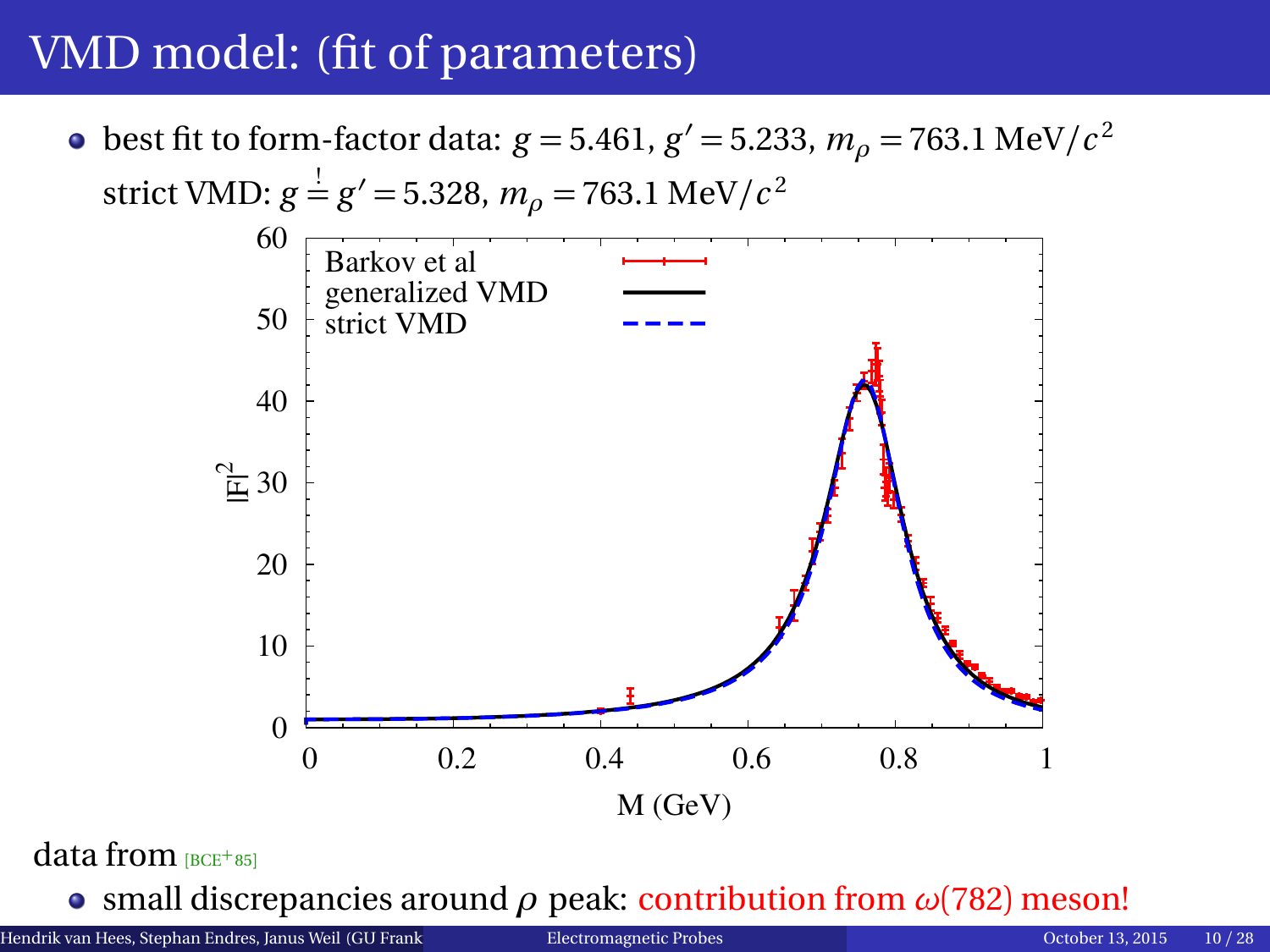### VMD (elastic *ππ* phase shift)

 $\bullet \pi\pi \rightarrow \pi\pi$  phase shift in *I* = 1 channel



data: [[FP77](#page-30-1)]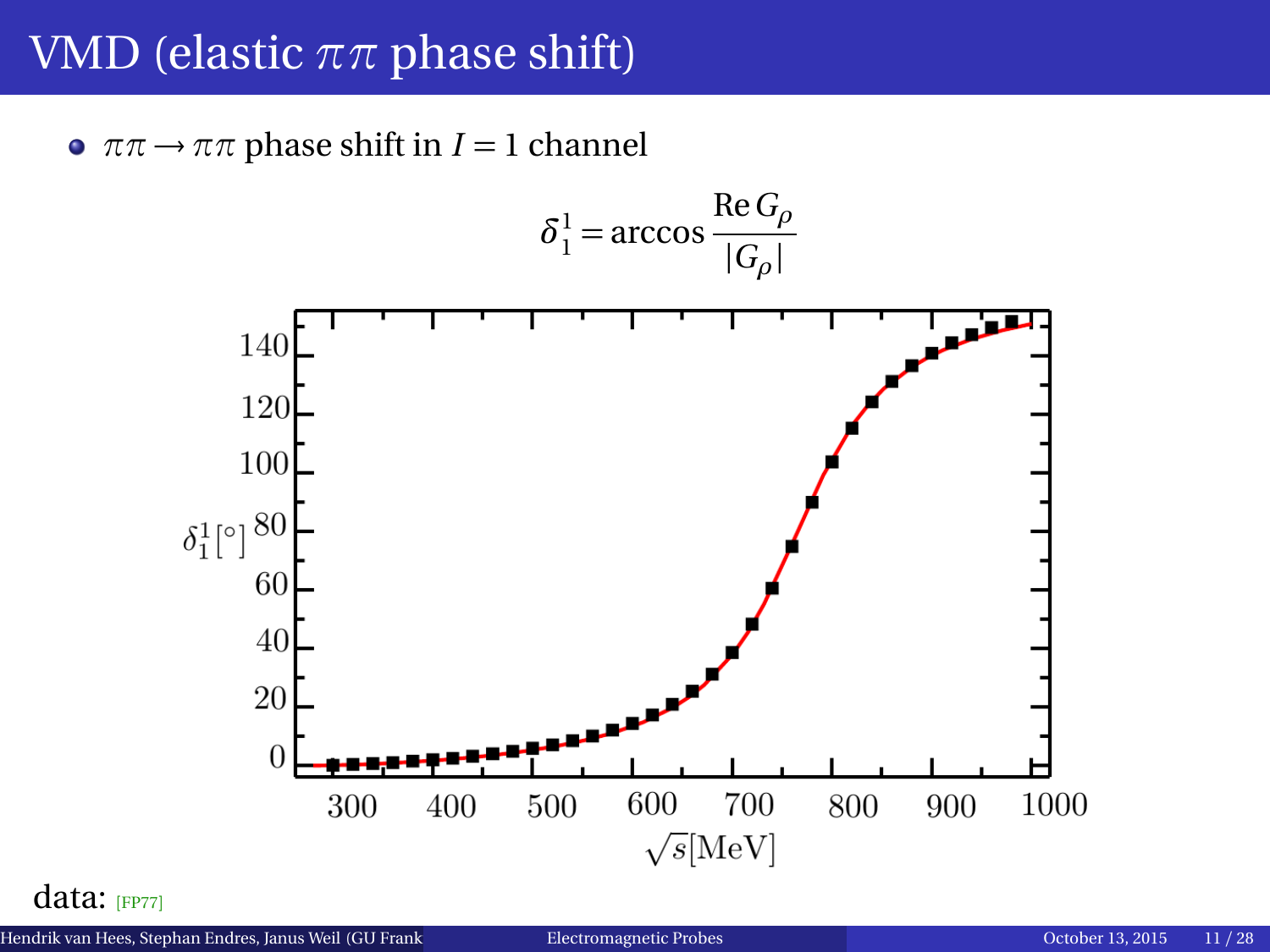## VMD: (total *ππ* elastic scattering cross section

 $\bullet \pi\pi \rightarrow \pi\pi$  total cross section

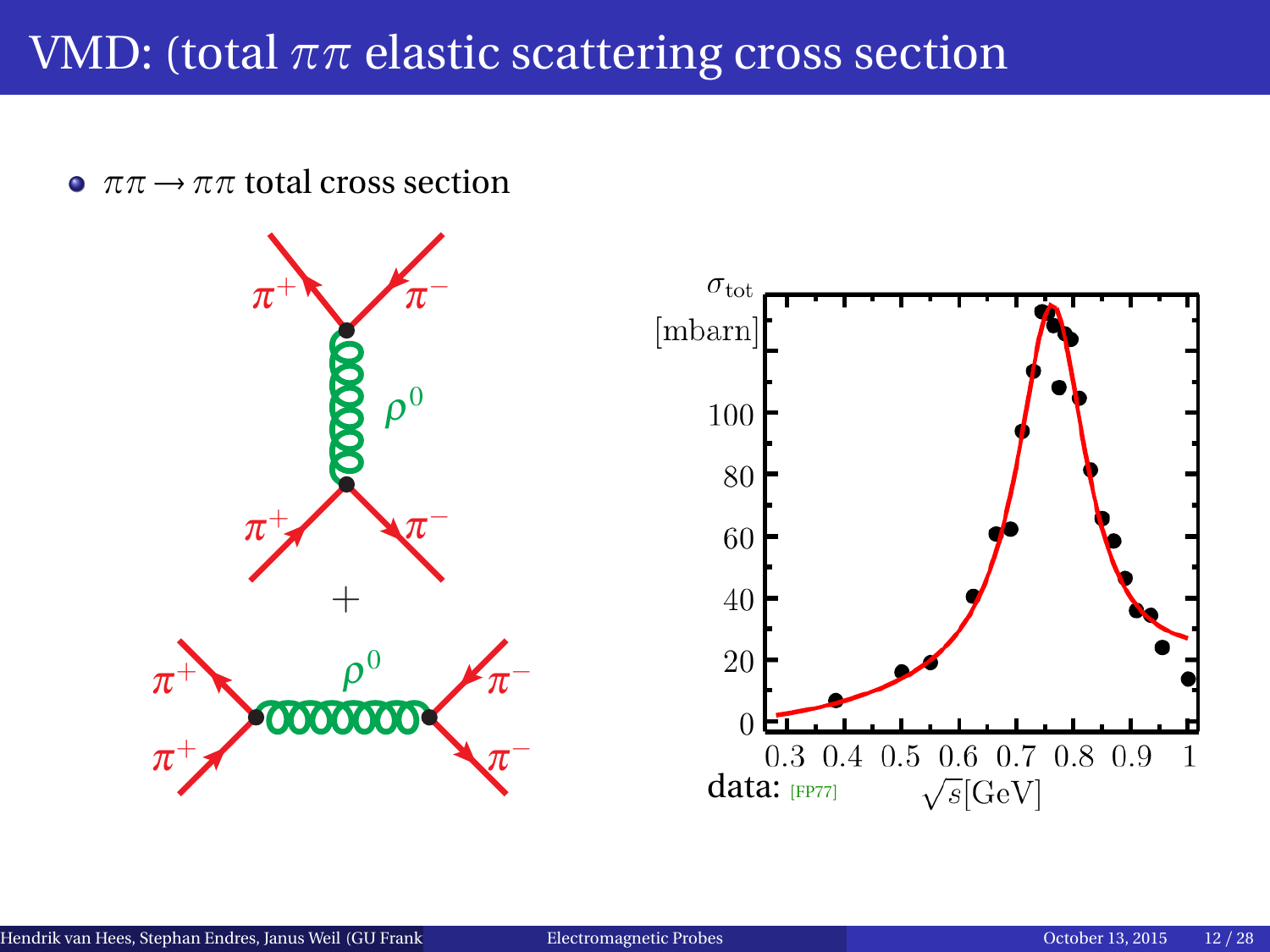## "*ρ*" shape: dependence on processes looked at

- look at "transition rates"  $\sum_{i}^{\prime}\sum_{f}|\mathcal{M}_{fi}|^2$  (averaged over *i*/summed over *f*)
- for  $e^+ + e^- \rightarrow \pi^+ \pi^-$  ("PDG definition")
- for  $e^+ + e^- \rightarrow \rho \rightarrow e^+ + e^-$  (*s* channel) (annihilation part to Bhabba scattering via the  $\rho$  scaled by  $\alpha^{-2} \simeq 137^2$ )
	- plot vs.  $M = \sqrt{s}$  1e-06 1e-05 0.0001 0.001 0.01 0 0.2 0.4 0.6 0.8 1  $dA^{\dagger}$ k  $e_{+}^{+} + e_{-} \rightarrow \pi^{+} + \pi^{-}$  $e^+ + e \rightarrow \rho \rightarrow e^+ + e \propto \alpha^{-2}$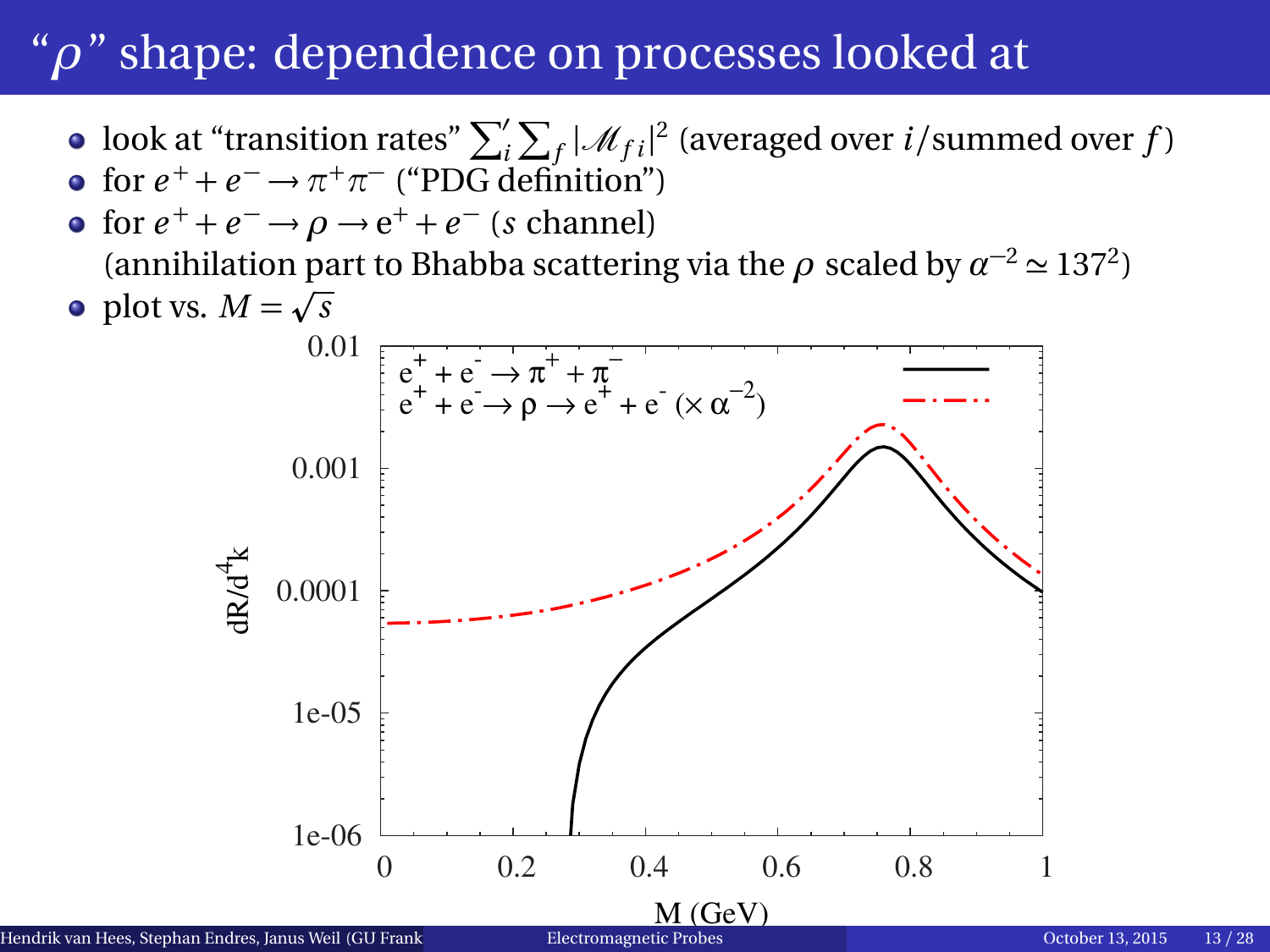## <span id="page-13-0"></span>The GiBUU dileptons and "*ρ* mesons"



- vector mesons have "vacuum spectral shapes"
- propagated as "on-shell particles" of finite lifetime and variable mass
- Dalitz decay: 1 particle  $\rightarrow$  3 particles
- *V*:  $\omega \rightarrow \pi + \gamma^* \rightarrow \pi + \ell^+ + \ell^-$
- *P*, *S*:  $\pi$ ,  $\eta \rightarrow \gamma + \gamma^* \rightarrow \gamma + \ell^+ + \ell^-$
- *R*: Baryon resonances  $\Delta$ ,  $N^* \to N + V \to N + \gamma^* \to$  $N + \ell^+ + \ell^-$
- vector-meson dominance
- model for baryon em. trans. FF

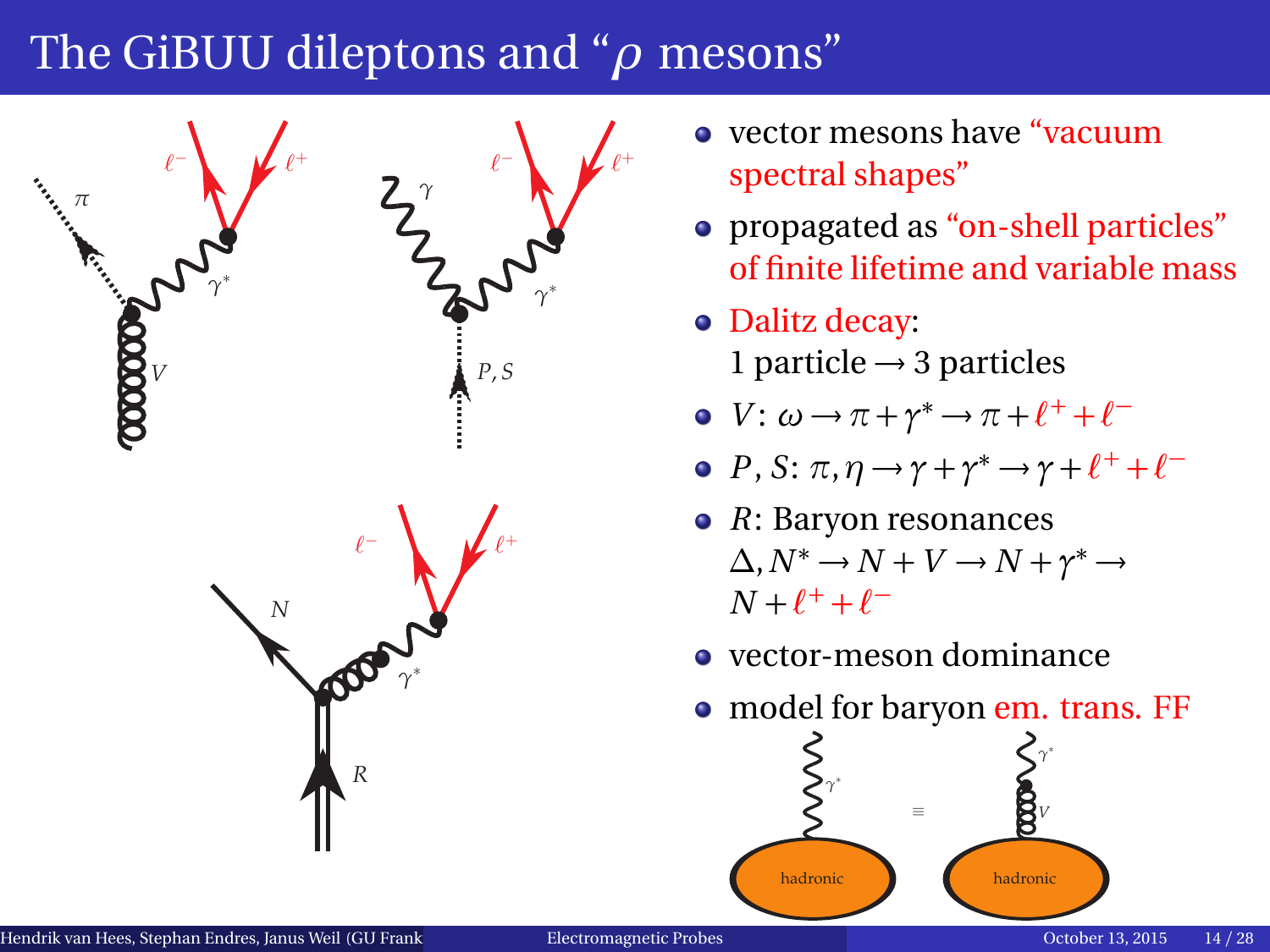# GiBUU: "*ρ* meson" in pp

• production through hadron resonances  $NN \rightarrow NR \rightarrow NN \rho$ ,  $NN \rightarrow N \Delta \rightarrow NN \pi \rho$ 



- $\bullet$  plots: J. Weil et al [[WHM12,](#page-32-1) [ABB](#page-29-3)<sup>+</sup>14]
- VMD model ⇔ em. transition form factors of baryon resonances!
- "*ρ*"-line shape "modified" already in elementary hadronic reactions
- due to production mechanism via resonances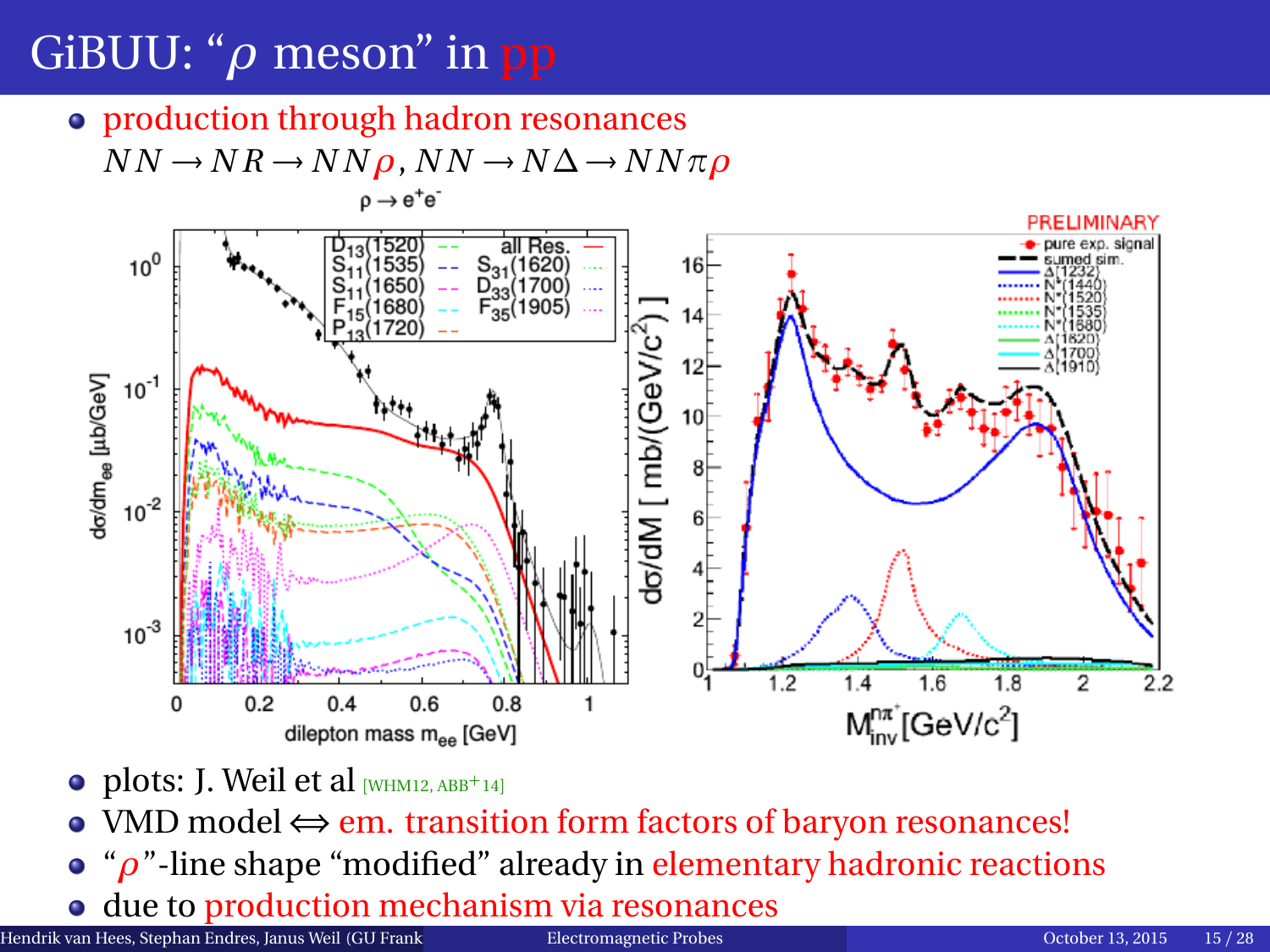### GiBUU: resonances & mass distributions

 $2 → 1$  resonance production (Breit-Wigner), e.g.  $\pi \pi → ρ$ ,  $\pi N → N^*$ :

$$
\sigma_{ab\to R}(s) = \frac{2J_R + 1}{(2J_a + 1)(2J_b + 1)} \mathcal{S}_{ab} \frac{2\pi^2}{p_{cm}^2} \Gamma_{ab\to R}(s) \mathcal{A}_R(\sqrt{s})
$$

 $\bullet$  1  $\rightarrow$  2 res. decay (Manley), with another res. in final state, e.g.  $N^* \rightarrow \rho N$ :

$$
\Gamma_{R\to ab} = \Gamma^0_{R\to ab} \frac{\rho_{ab}(m)}{\rho_{ab}(M_0)}
$$

$$
\rho_{ab}(m) = \int_{m_a^{min}}^{m-m_b} dm_a \mathcal{A}_a(m_a) \frac{p_f}{m} B_L^2(p_f R) \cdot \mathcal{F}_{ab}^2(m)
$$

- for  $\mathscr A$  , we always use the <mark>vacuum spectral function</mark> (of  $\rho$  or  $N^*$ )
- but: effective mass distribution of produced *ρ* is nontrivial (**not** simply determined by vacuum SF)

$$
\frac{\partial \Gamma_{R \to ab}}{\partial m_a} \propto \mathcal{A}_a(m_a) \cdot p_f \cdot B_L^2(p_f R)
$$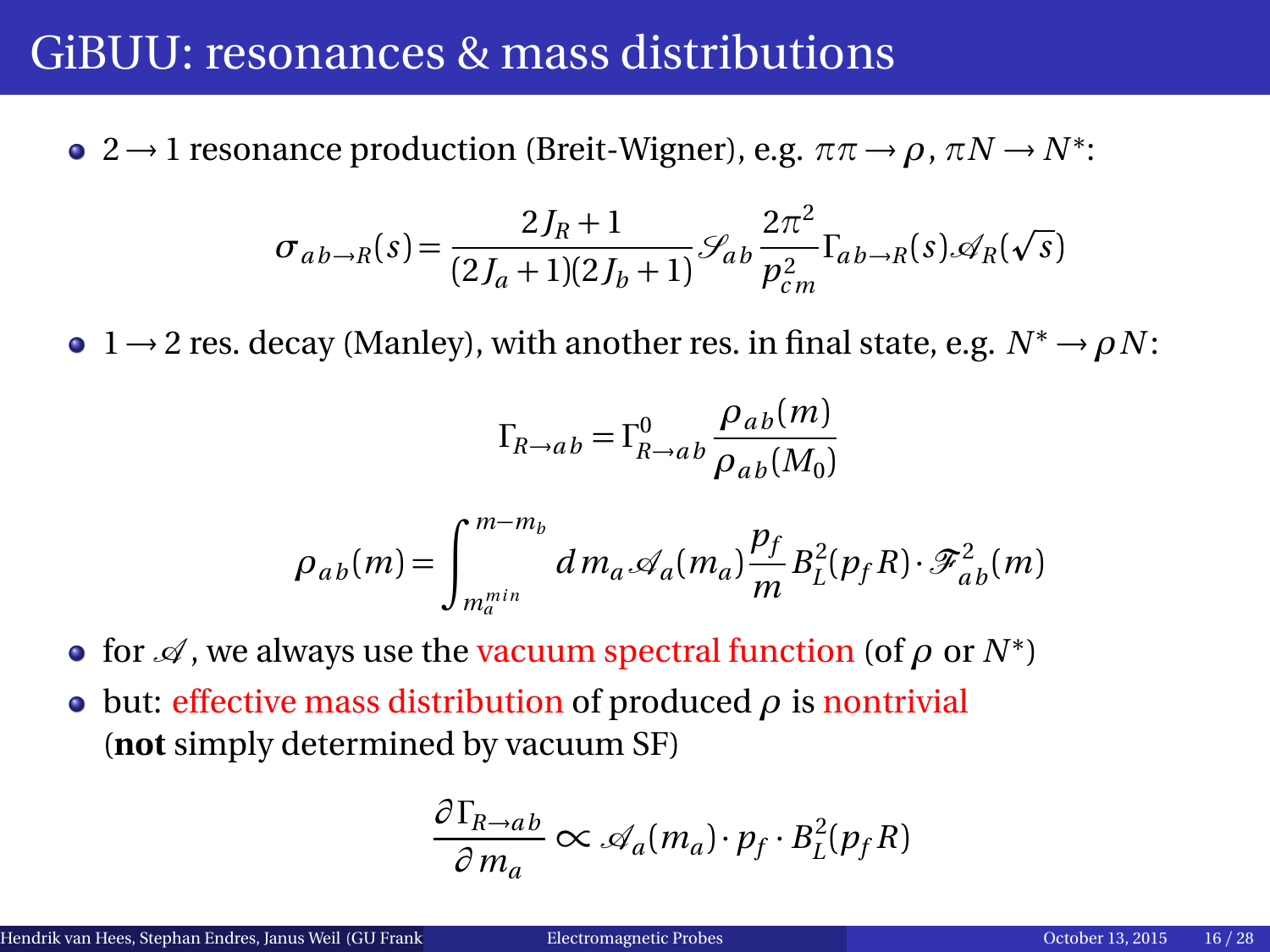# <span id="page-16-0"></span>The "Rapp-Wambach *ρ*"

- Phenomenological HMBT  $[RW99, GR99, RW00]$  $[RW99, GR99, RW00]$  $[RW99, GR99, RW00]$  $[RW99, GR99, RW00]$  $[RW99, GR99, RW00]$  for vector mesons
- **•**  $ππ$  interactions and baryonic excitations



- Baryon (resonances) important, even at RHIC with low **net** baryon density  $n_B - n_{\bar{B}}$
- reason:  $n_B + n_{\bar{B}}$  relevant (CP inv. of strong interactions)
- underlying microscopic processes  $\Leftrightarrow$  cut the self-energy diagrams
- em. gauge invariance ⇔ vertex corrections
- $\bullet \Rightarrow \rho$  production
	- $\bullet$  via  $\pi\pi$  as in vacuo
	- direct decay of hadron resonances
- very similar to Giessen model (modulo details in particle spectrum)
- well constrained by elementary scattering data!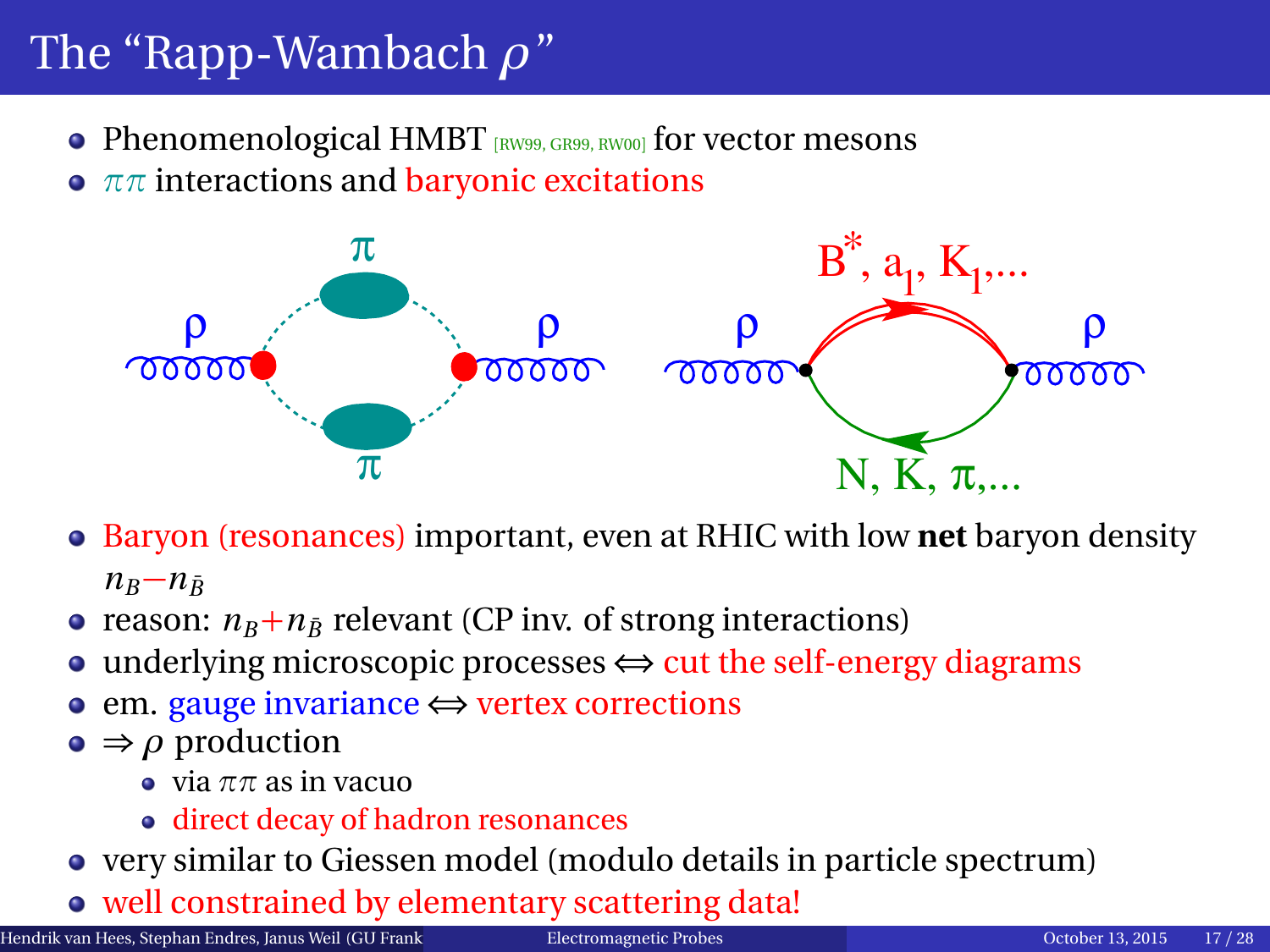## <span id="page-17-0"></span>Kinetic theory versus thermal QFT

- common microscopic starting point for in-medium calculations
	- effective hadronic theory
	- constrained by symmetries and elementary crosss sections ⇔ very similar interactions/particle content
	- vector-meson dominance
- Kinetic theory
	- solves the Boltzmann(-Uehling-Uhlenbeck) transport equation
	- classical particle picture (usually "on the mass shell")
	- resonances: vacuum spectral function as "mass-distribution function"
	- propagated as a particle with fixed mass determined at production and finite lifetime
	- cross sections in collision term: incoherent summation over all possible processes
- Equilibrium many-body qft
	- calculate self-energies (semi-)selfconsistently with dressed propagators
	- similar to collision term in BUU simulations
	- but fully coherent summation (quantum interference!)
	- describes continuous creation-annihilation/decay processes ("regeneration" of resonances over lifetime of medium)
	- restricted to medium in equilibrium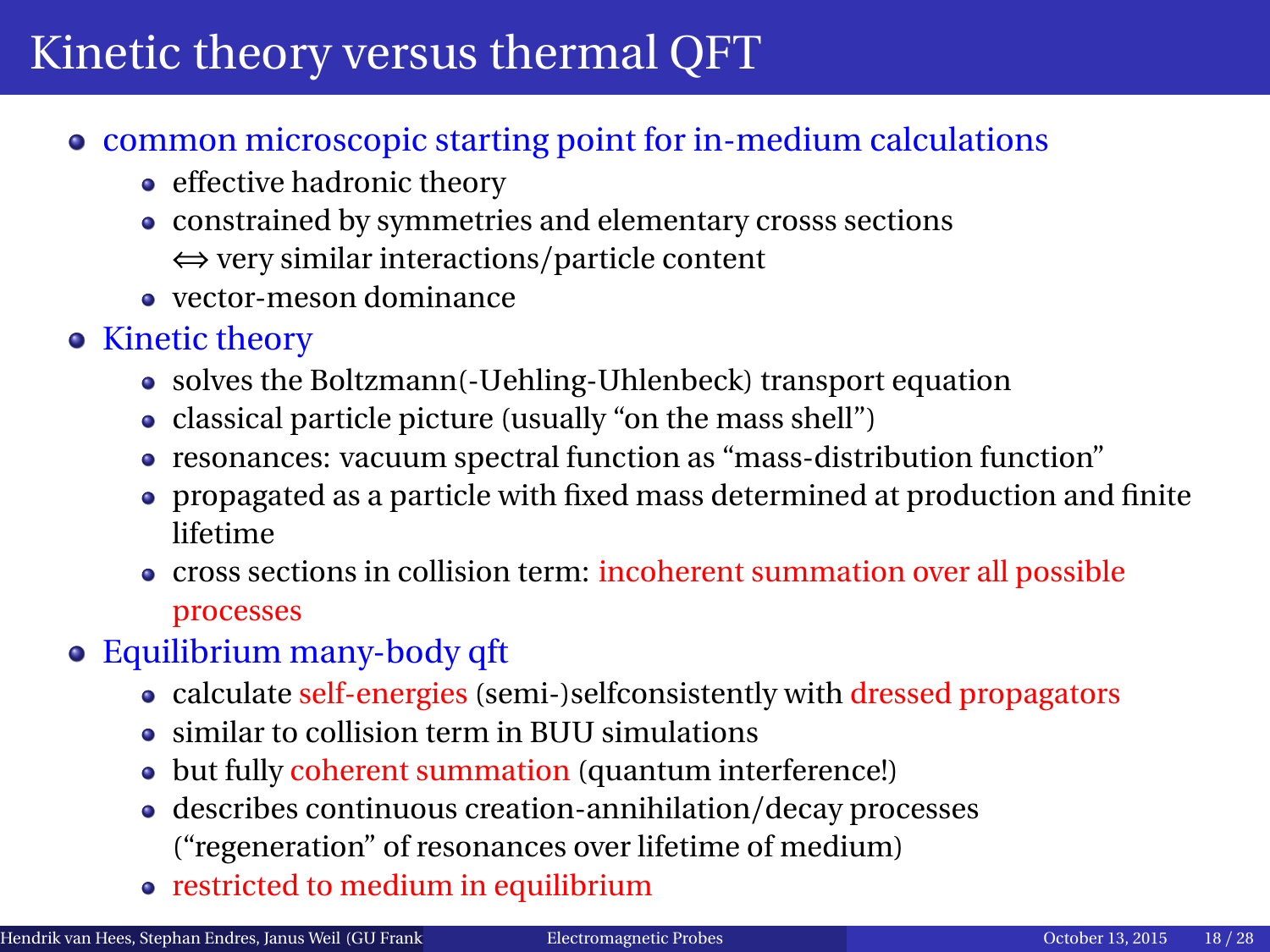#### Equilibrium bulk-medium models

- medium as fluid in/close to local thermal equilibrium
- different levels of sophistication: blastwave-like fireball parametrizations, ideal hydro, viscous hydro
- $\bullet$  equilibrium QFT dilepton rates directly usable
- for viscous hydro partially even with off-equilibrium corrections of rates
- approximation: medium always in/close to thermal equilibrium

#### Transport simulation

- hadrons simulated with BUU code
- resonance decays to dileptons during entire lifetime of the medium ("shining formalism"
- needs electromagnetic transition form factors (in GiBUU implemented via VMD aproach)
- on-shell approach, incoherent summation over processes, medium effects implemented only partially
- $\bullet$  realized with GiBUU  $\mu$ <sub>MM13</sub>, [WHM12](#page-32-1)1</sub>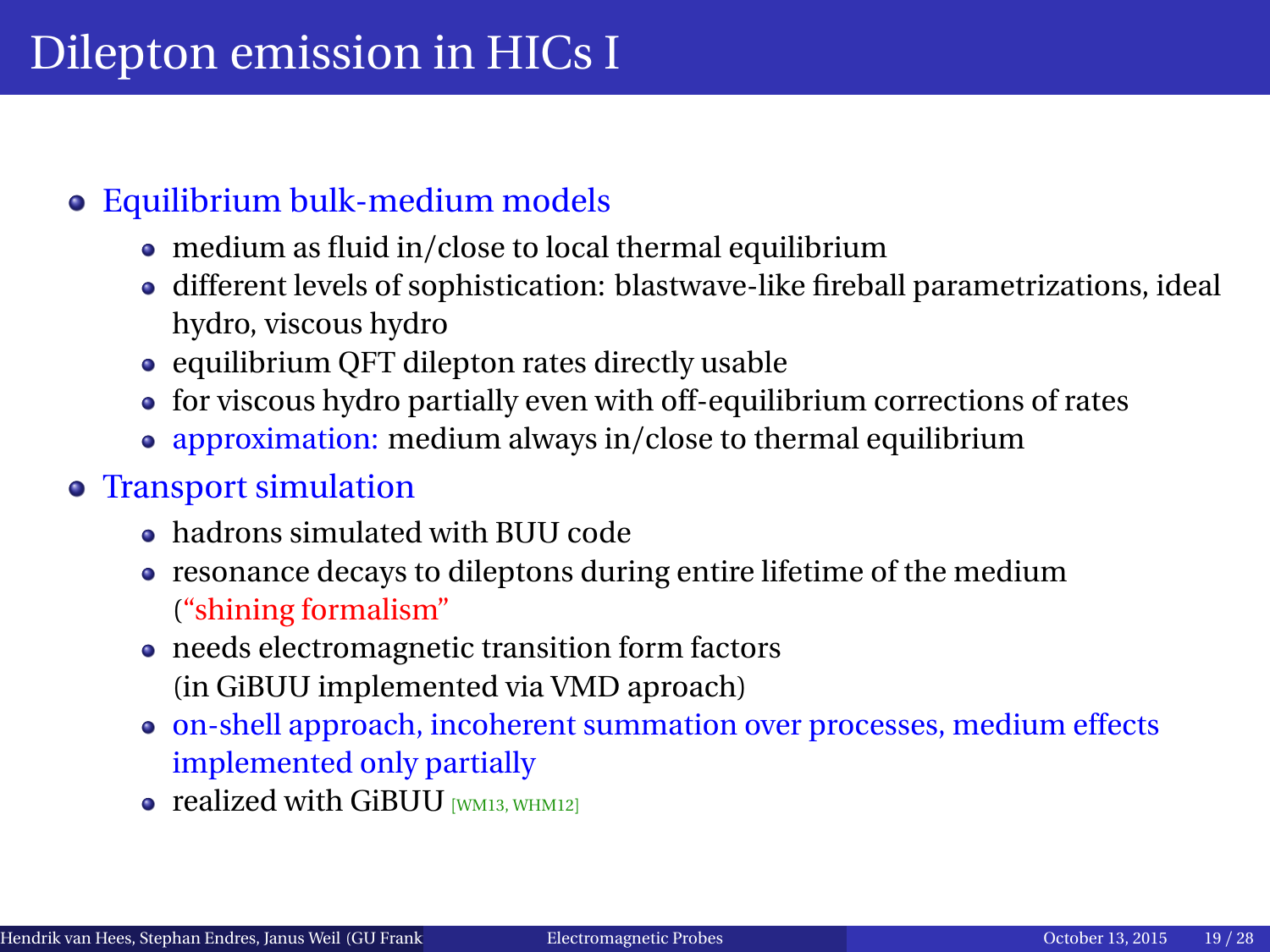# Dilepton emission in HICs II

#### Transport-hydro-hybrid approach

- initial conditions for hydro via transport (includes initial-state fluctuations)
- (test) particles mapped to energy-momentum tensor, conserved-charge currents on a grid ("Gaussian smearing")
- use hydro (involves equation of state!)
- some "particlization" like Cooper-Frye
- transport afterburner
- dileptons via equilibrium QFT rate in hydro part
- shining in transport-afterburner part
- challenge: consistency of particle content in transport model, EoS of the hydro, and in QFT dilepton rate
- $\bullet$  realized with UrQMD  $[PSB+0.8, SSV+0.9, SSBS11]$  $[PSB+0.8, SSV+0.9, SSBS11]$  $[PSB+0.8, SSV+0.9, SSBS11]$  $[PSB+0.8, SSV+0.9, SSBS11]$  $[PSB+0.8, SSV+0.9, SSBS11]$  $[PSB+0.8, SSV+0.9, SSBS11]$  $[PSB+0.8, SSV+0.9, SSBS11]$
- Coarse-grained transport
	- simulate the entire bulk evolution with transport
	- realize in many simulation runs
	- $T^{\mu\nu}$ ,  $j^\mu_\text{B}$  via ensemble average on space-time grid
	- use EoS to map each fluid-grid cell to local thermal equilibrium (*T*,  $\mu_B$ ,  $\mu_{\pi}$ ,...)
	- use equilibrium-QFT dilepton rates
	- shining afterburner for "frozen-out" fluid cells
	- realized with UrQMD [[EHWB15a,](#page-29-4) [EHWB15b](#page-30-3)]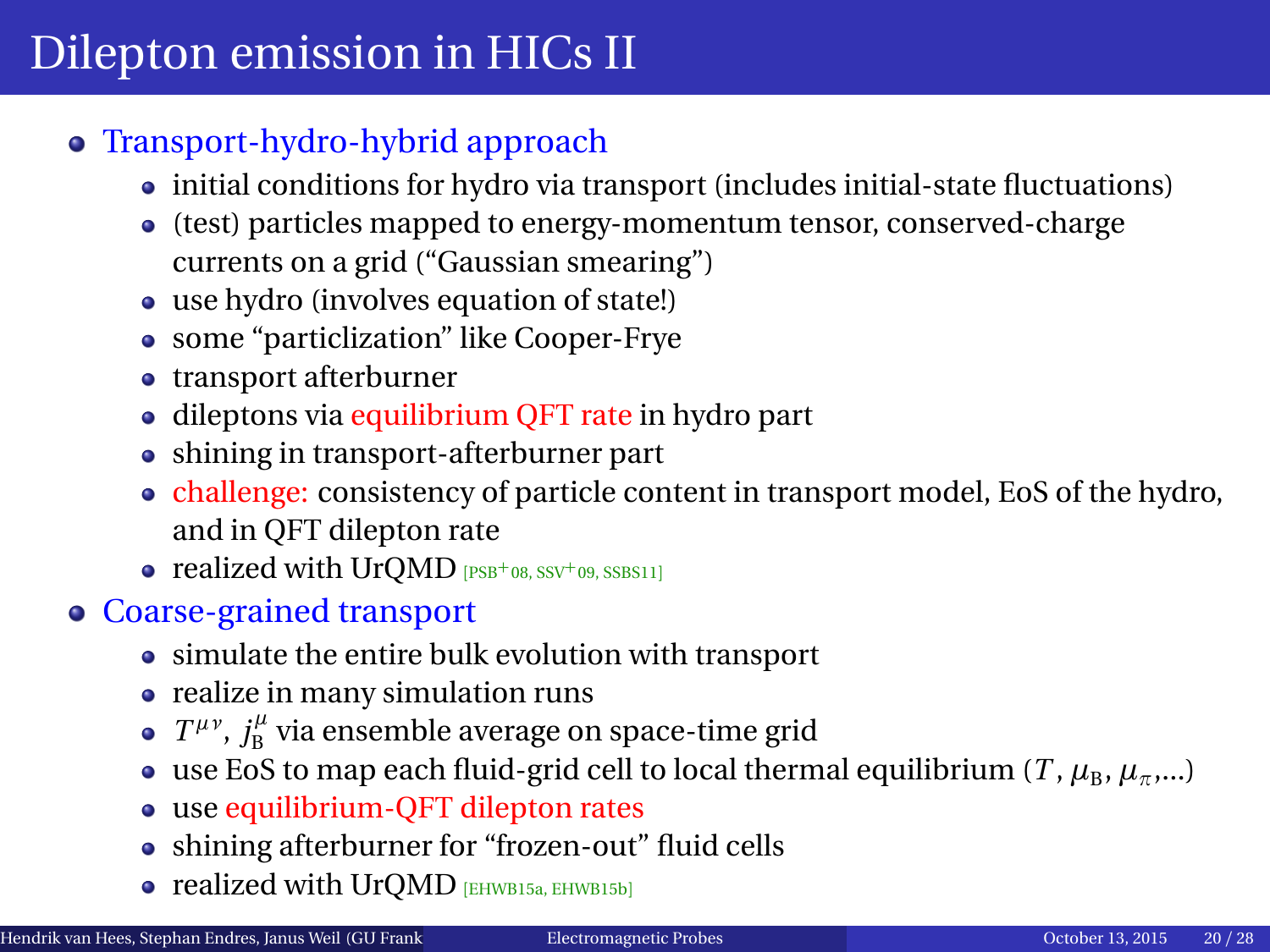## <span id="page-20-0"></span>Ar+KCl (1.76 *A*GeV) (SIS/HADES)

- $\bullet$  CG UrQMD with RW in-medium rates  $[EHWB15b]$  $[EHWB15b]$  $[EHWB15b]$  (left) works at low energies!
- $\bullet$  pure GiBUU transport lacks medium effects [[WM13](#page-32-2)]

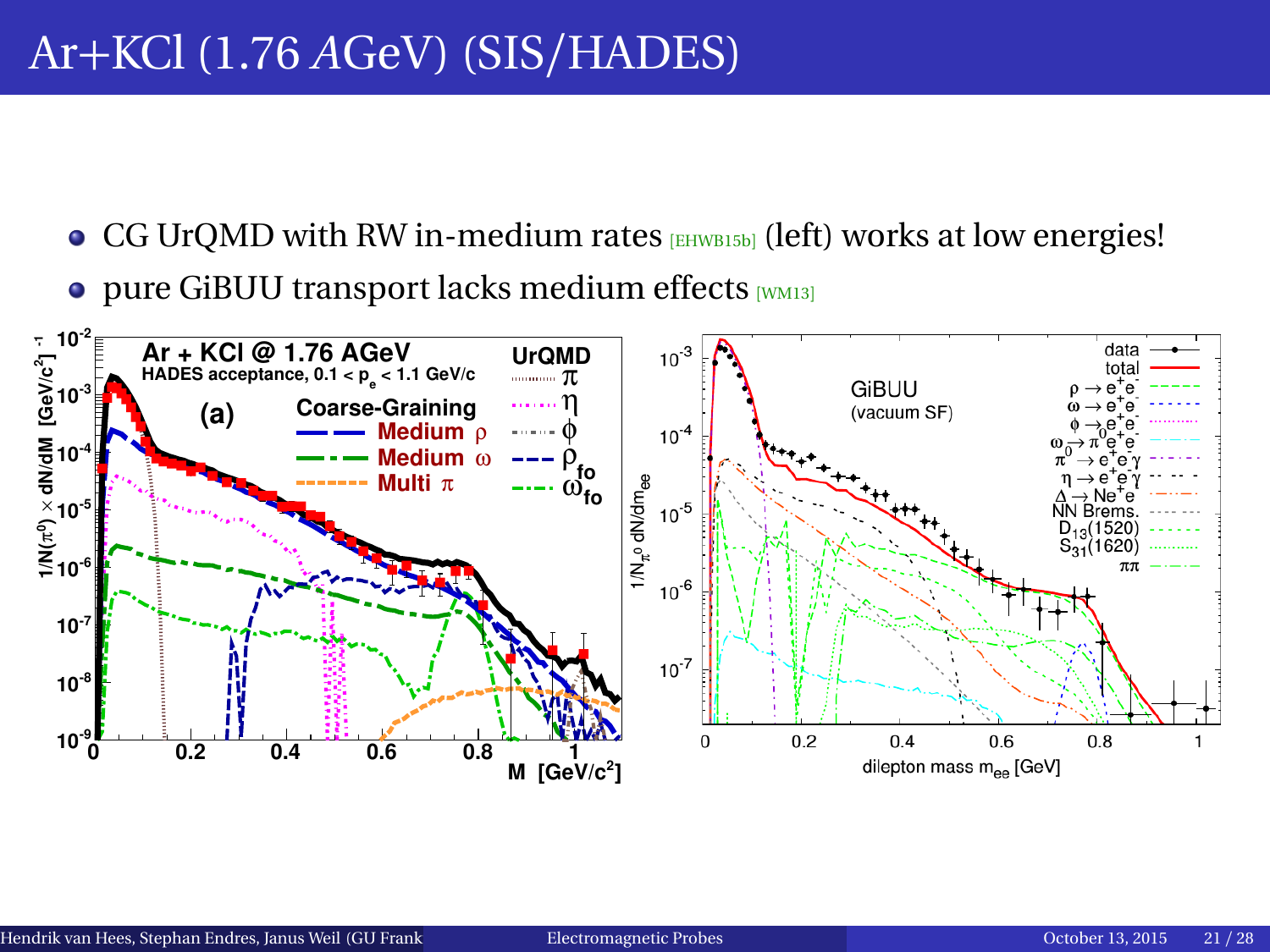- dielectron spectra from Ar + KCl(1.76  $A$ GeV)  $\rightarrow$  e<sup>+</sup>e<sup>-</sup> (SIS/HADES)
- $m_t$  spectra [[EHWB15b](#page-30-3)]  $\bullet$
- $M_{ee}$  < 0.13 GeV

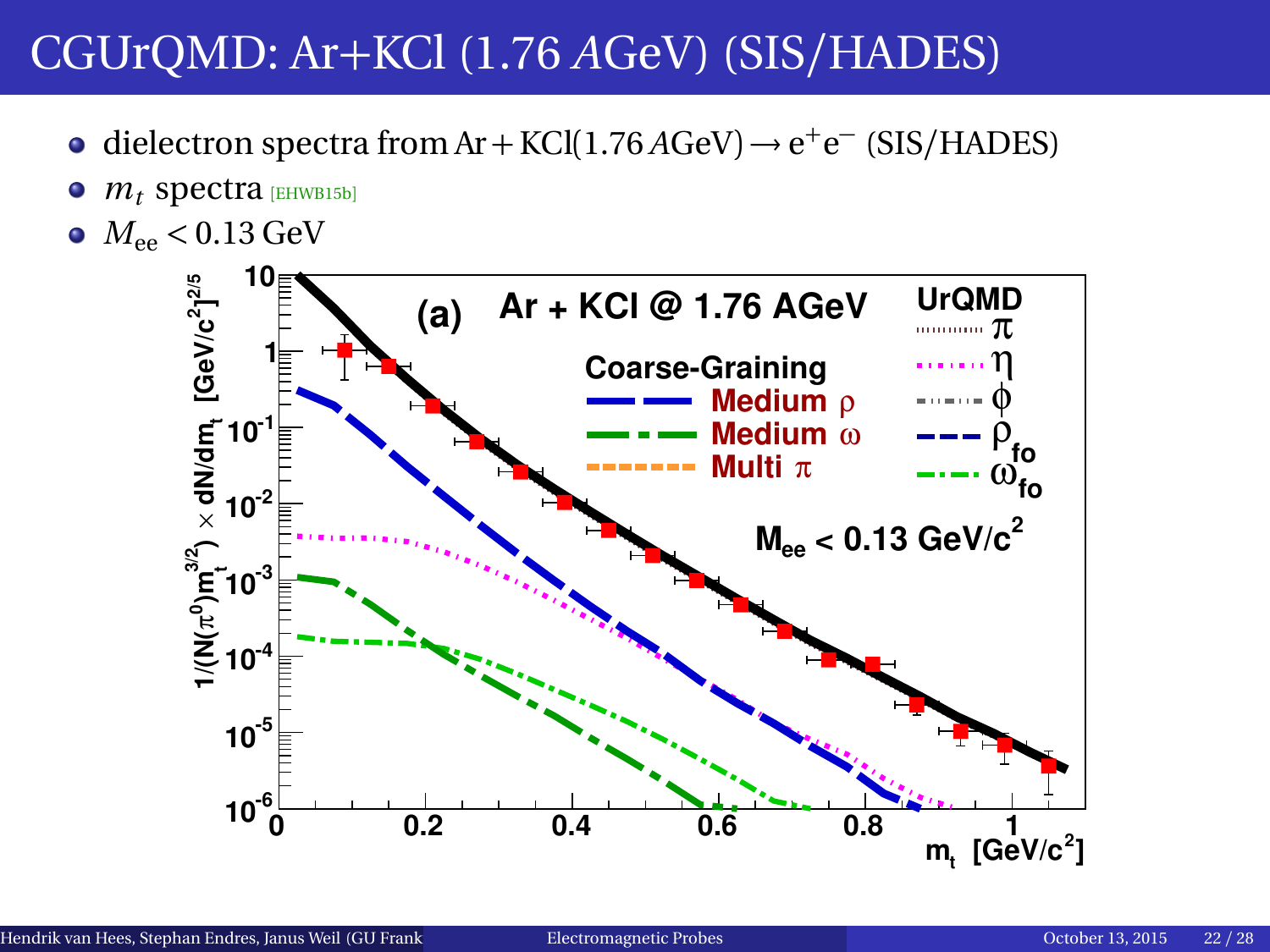- dielectron spectra from Ar + KCl(1.76 *A*GeV) → e<sup>+</sup>e<sup>-</sup> (SIS/HADES)
- $\bullet$  $m_t$  spectra [[EHWB15b](#page-30-3)]
- $\bullet$  0.13 GeV $M_{ee}$  < 0.3 GeV

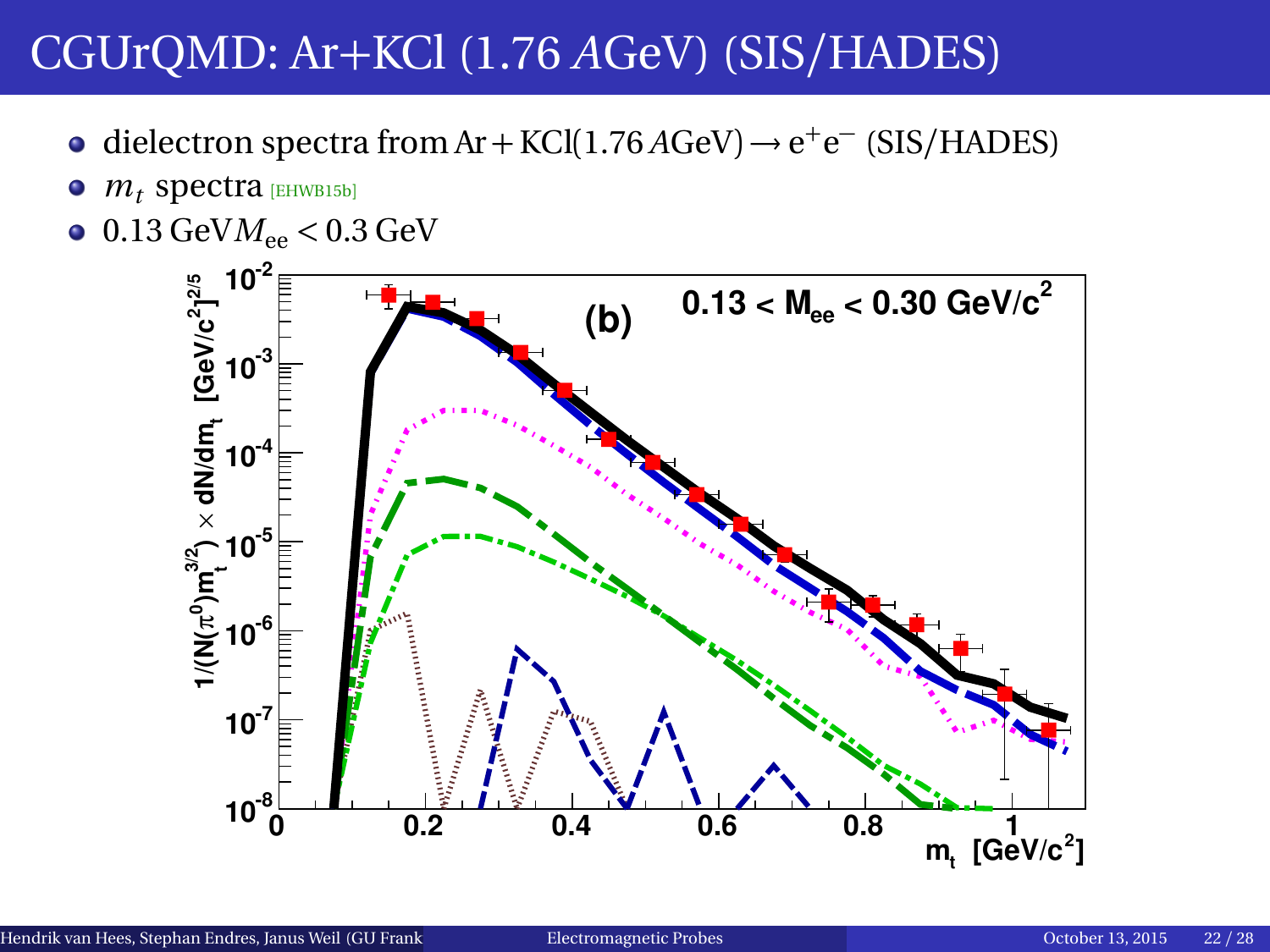- dielectron spectra from Ar + KCl(1.76  $A$ GeV)  $\rightarrow$  e<sup>+</sup>e<sup>-</sup> (SIS/HADES)
- $\bullet$  $m_t$  spectra [[EHWB15b](#page-30-3)]
- $0.3 \text{ GeV}$ *M*<sub>ee</sub>  $< 0.45 \text{ GeV}$

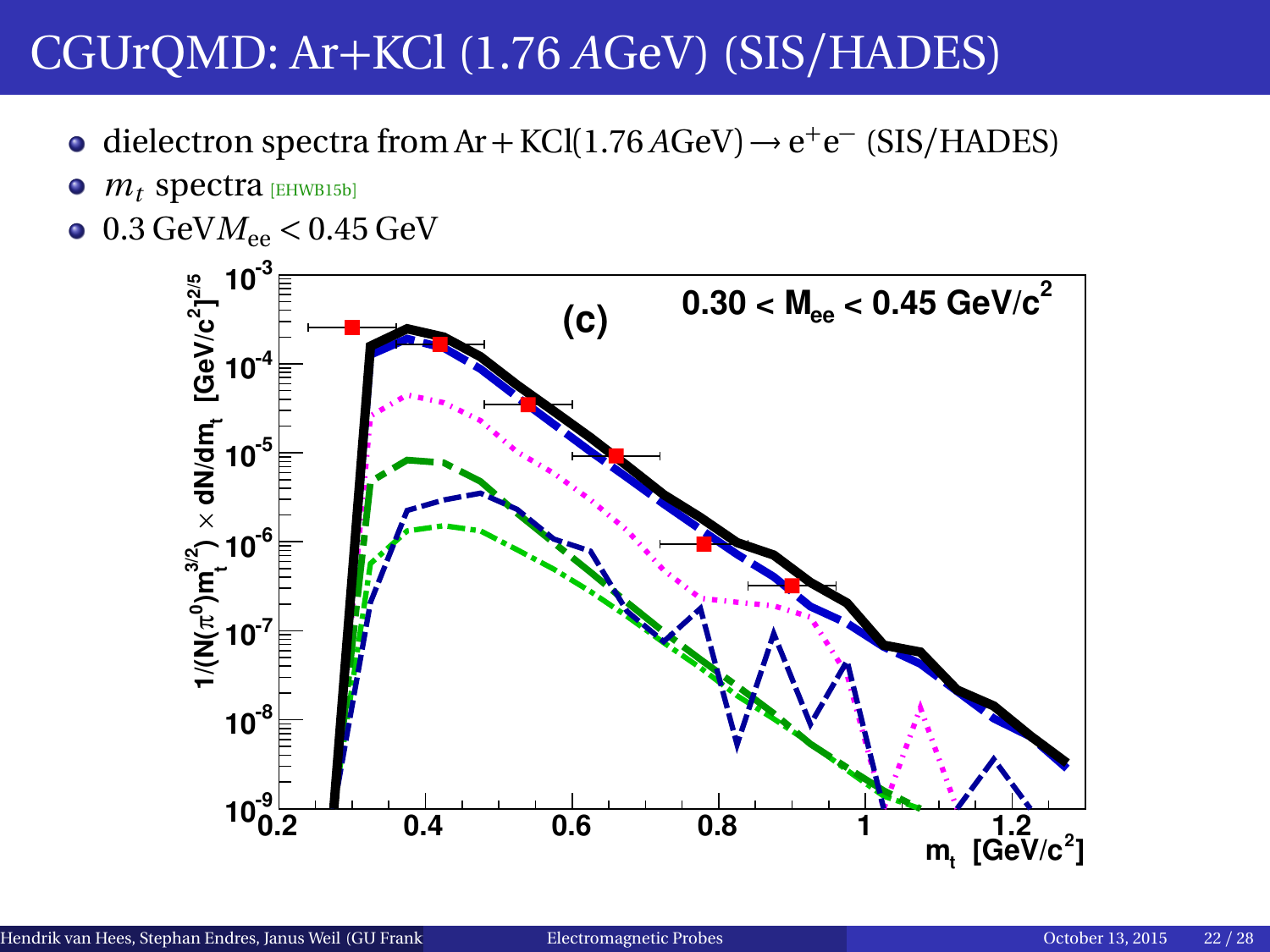- dielectron spectra from Ar + KCl(1.76  $A$ GeV)  $\rightarrow$  e<sup>+</sup>e<sup>-</sup> (SIS/HADES)
- $\bullet$  $m_t$  spectra [[EHWB15b](#page-30-3)]
- $0.45 \text{ GeV}$ *M*<sub>ee</sub>  $< 0.65 \text{ GeV}$

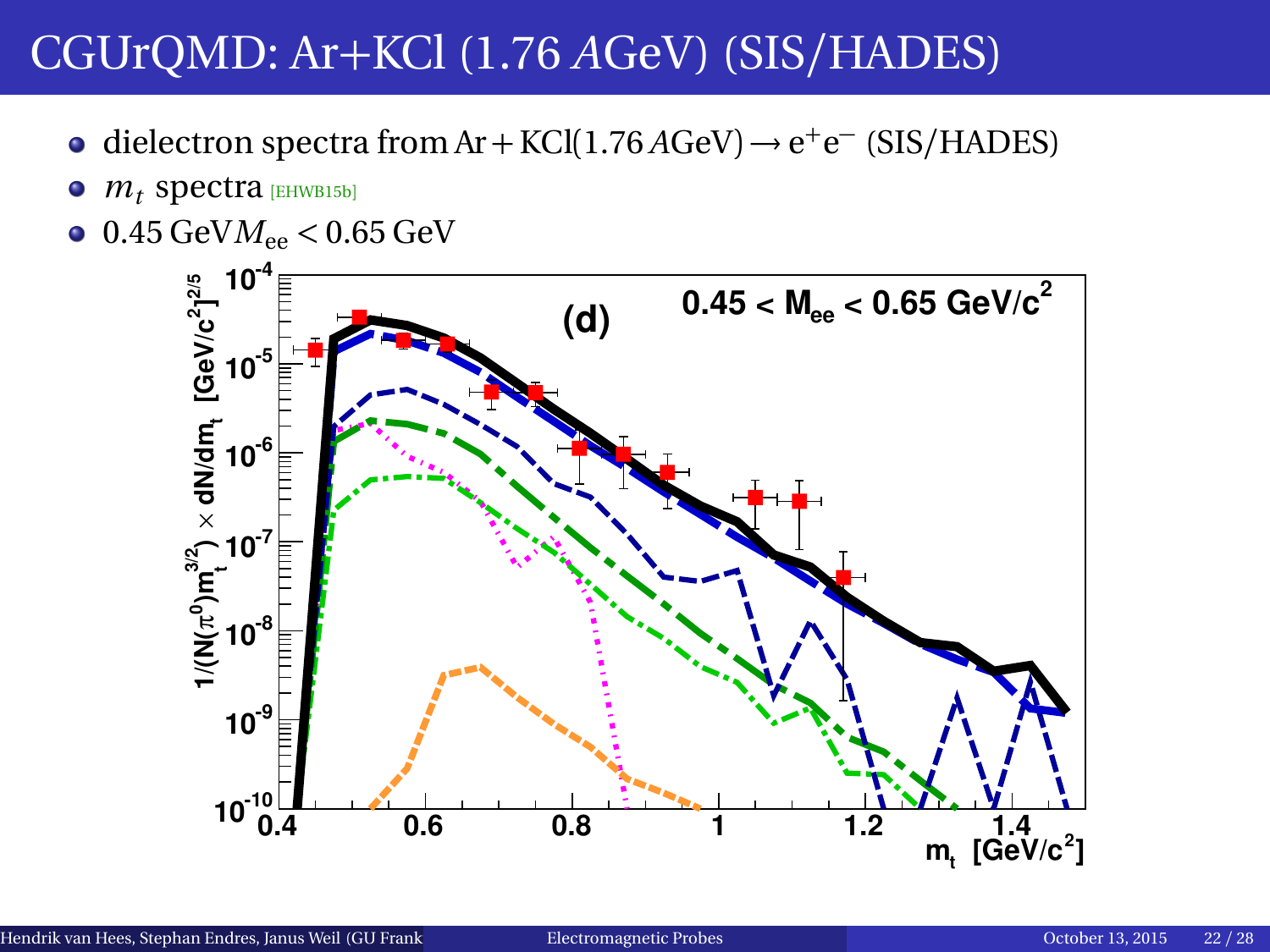- dielectron spectra from Ar + KCl(1.76  $A$ GeV)  $\rightarrow$  e<sup>+</sup>e<sup>-</sup> (SIS/HADES)
- $\bullet$  $m_t$  spectra [[EHWB15b](#page-30-3)]
- $M_{ee}$  > 0.65 GeV

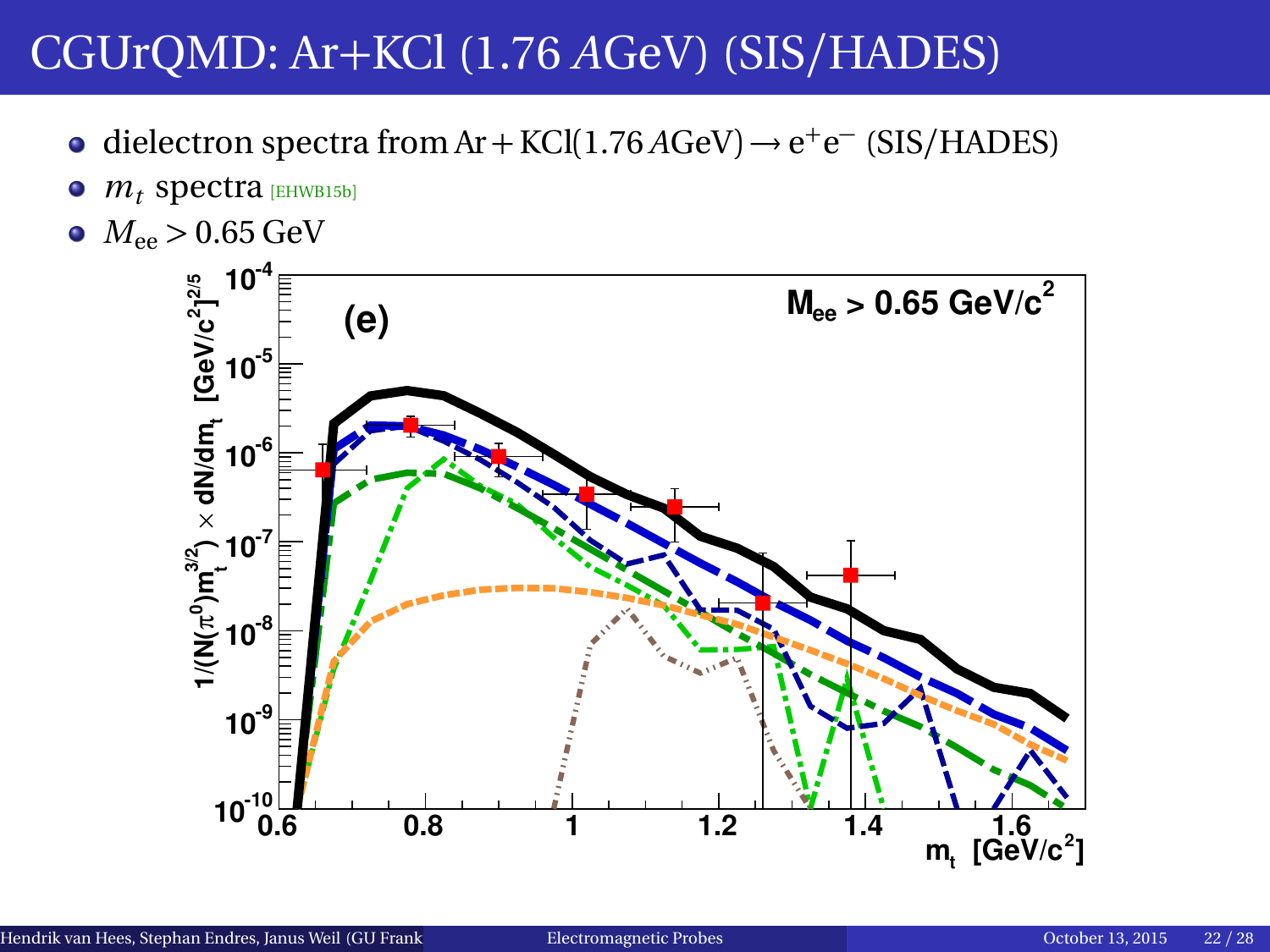dielectron spectra from Ar + KCl(1.76 *A*GeV) → e<sup>+</sup>e<sup>-</sup> (SIS/HADES)



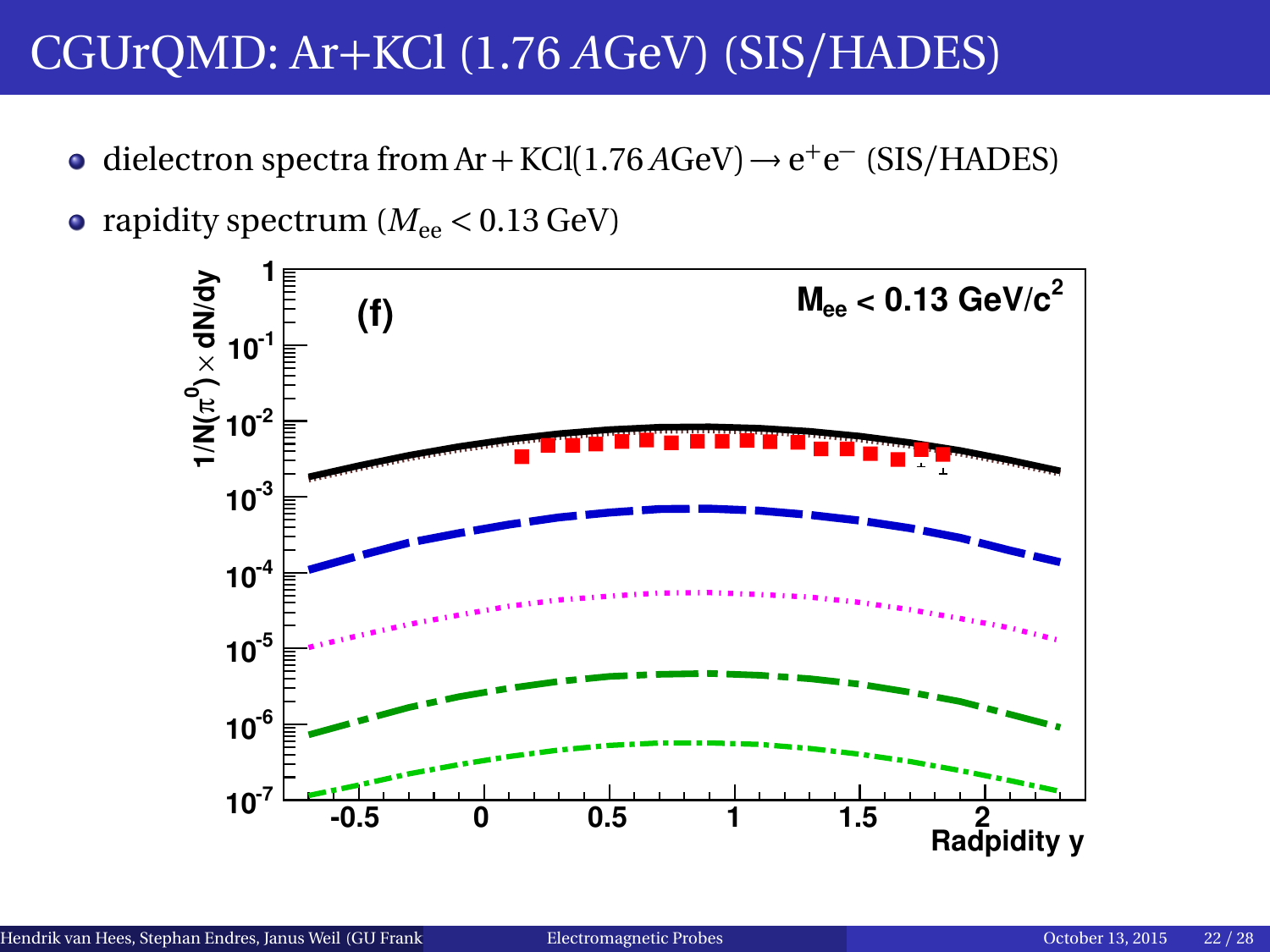## Au+Au (1.23 *A*GeV) (SIS/HADES)

Au + Au @ 1.23 GeV



- caveat:  $pp/np$  acceptance filter with single-e cut,  $p_t < 100 \text{ MeV}$
- correct filter urgently needed!
- excellent agreement with preliminary HADES data (data points not shown here on request of the HADES collaboration)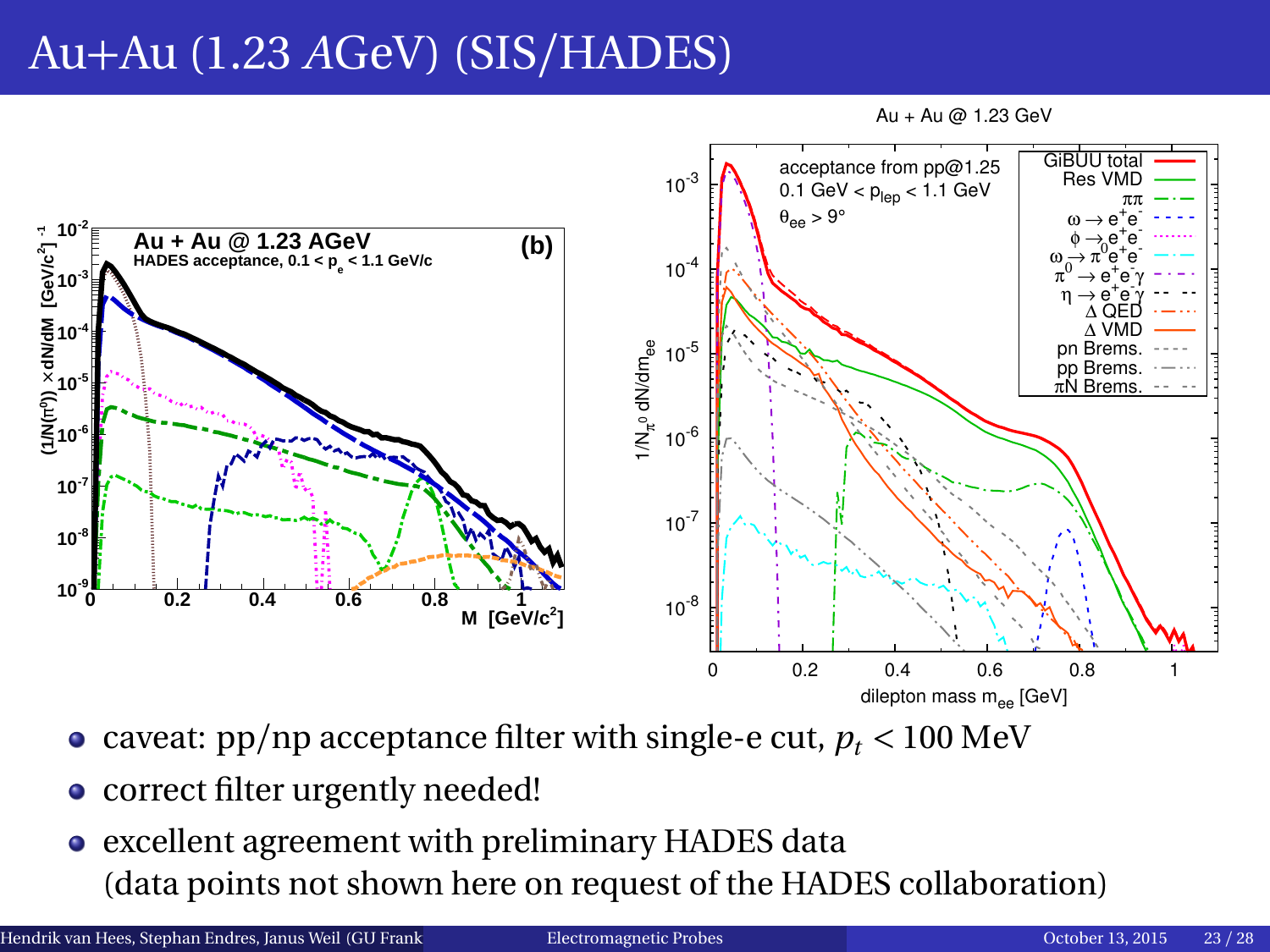### Au+Au (1.23 *A*GeV) (HADES acceptence)



- **.** left: CG UrQMD without HADES acceptance filter
- $\bullet$  right: with pp/np acceptance filter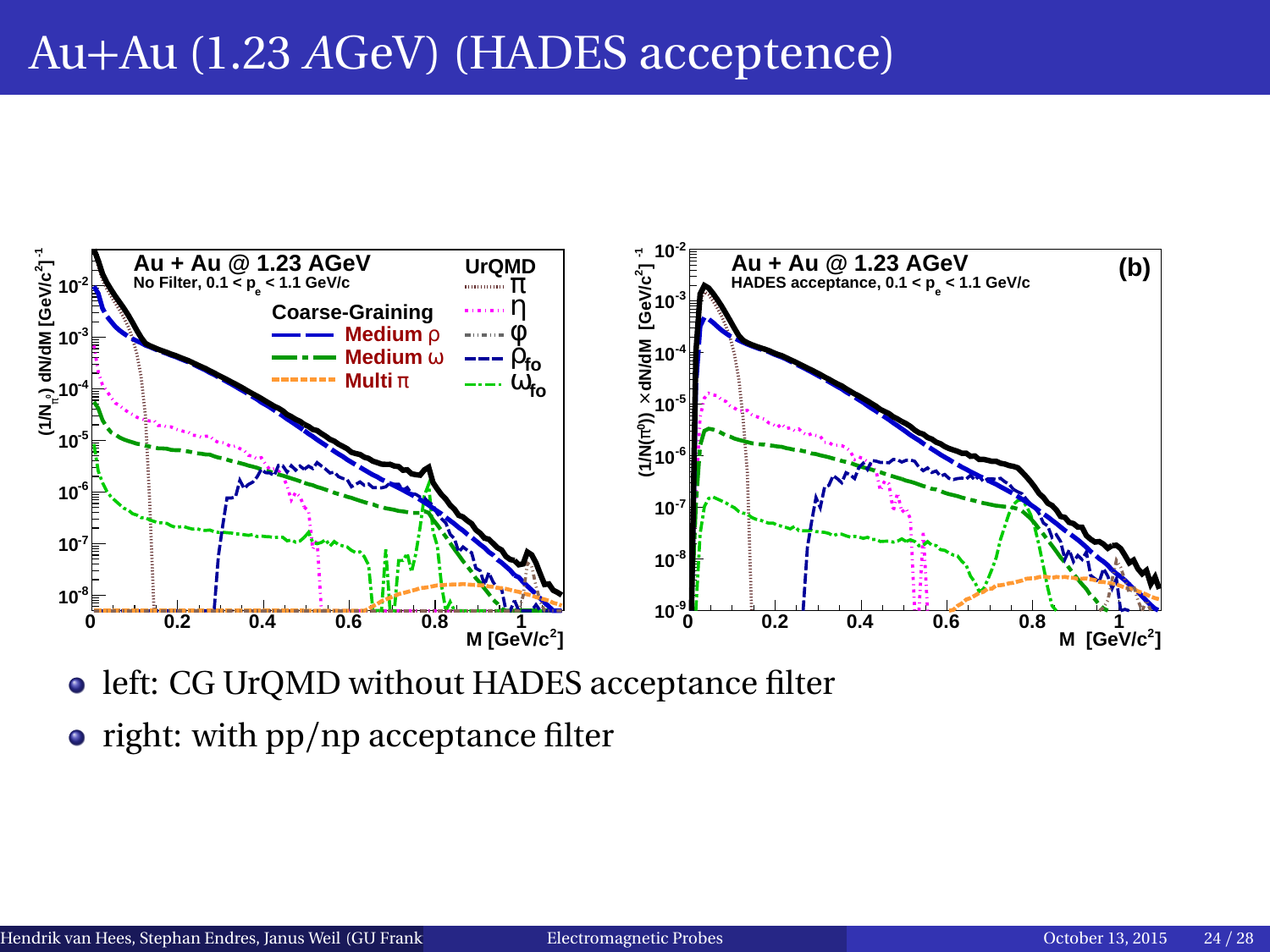<span id="page-29-1"></span><span id="page-29-0"></span> $[A+86]$ S. Amendolia, et al., A Measurement of the Space-Like Pion Electromagnetic Form-Factor, Nucl. Phys. B **277** (1986) 168. [http://dx.doi.org/10.1016/0550-3213\(86\)90437-2](http://dx.doi.org/10.1016/0550-3213(86)90437-2)

<span id="page-29-3"></span>[ABB<sup>+</sup>14] G. Agakishiev, et al., Baryon resonance production and dielectron decays in proton-proton collisions at 3.5 GeV, Eur. Phys. J. A **50** (2014) 82. <http://dx.doi.org/10.1140/epja/i2014-14082-1>

<span id="page-29-2"></span>[BCE<sup>+</sup>85] L. Barkov, et al., Electromagnetic Pion Form-Factor in the Timelike Region, Nucl. Phys. B **256** (1985) 365. [http://dx.doi.org/10.1016/0550-3213\(85\)90399-2](http://dx.doi.org/10.1016/0550-3213(85)90399-2)

<span id="page-29-4"></span>[EHWB15a] S. Endres, H. van Hees, J. Weil, M. Bleicher, Coarse-graining approach for dilepton production at energies available at the CERN Super Proton Synchrotron, Phys. Rev. C **91** (2015) 054911. <http://dx.doi.org/10.1103/PhysRevC.91.054911>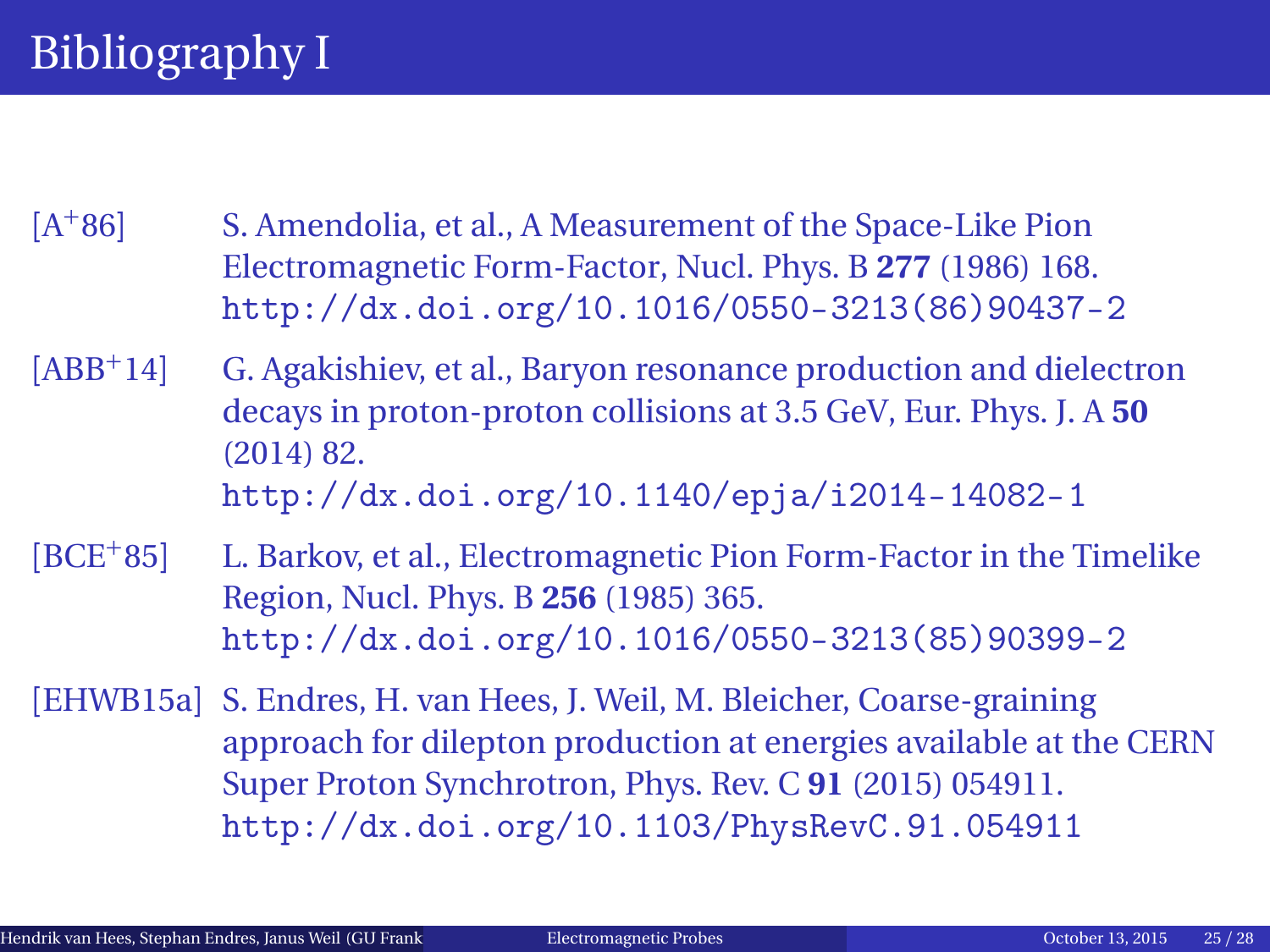# Bibliography II

<span id="page-30-3"></span>[EHWB15b] S. Endres, H. van Hees, J. Weil, M. Bleicher, Dilepton production and reaction dynamics in heavy-ion collisions at SIS energies from coarse-grained transport simulations, Phys. Rev. C **92** (2015) 014911. <http://dx.doi.org/10.1103/PhysRevC.92.014911>

<span id="page-30-1"></span>[FP77] C. D. Frogatt, J. L. Petersen, Phase-Shift Analysis of *π* <sup>+</sup>*π* <sup>−</sup> Scattering between 1.0 and 1.8 GeV Based on Fixed Transfer Analyticity (II), Nucl. Phys. B **129** (1977) 89.

<span id="page-30-2"></span>[GR99] C. Gale, R. Rapp, Rho Properties in a hot Gas: Dynamics of Meson-Resonances, Phys. Rev. C **60** (1999) 024903. <http://publish.aps.org/abstract/PRC/v60/e024903>

<span id="page-30-0"></span>[GS68] G. J. Gounaris, J. J. Sakurai, Finite-Width Corrections to the Vector-Meson-Dominance Prediction for *ρ*→ eˆ{+} eˆ{-}, Phys. Rev. Lett. **21** (1968) 244. <http://link.aps.org/doi/10.1103/PhysRevLett.21.244>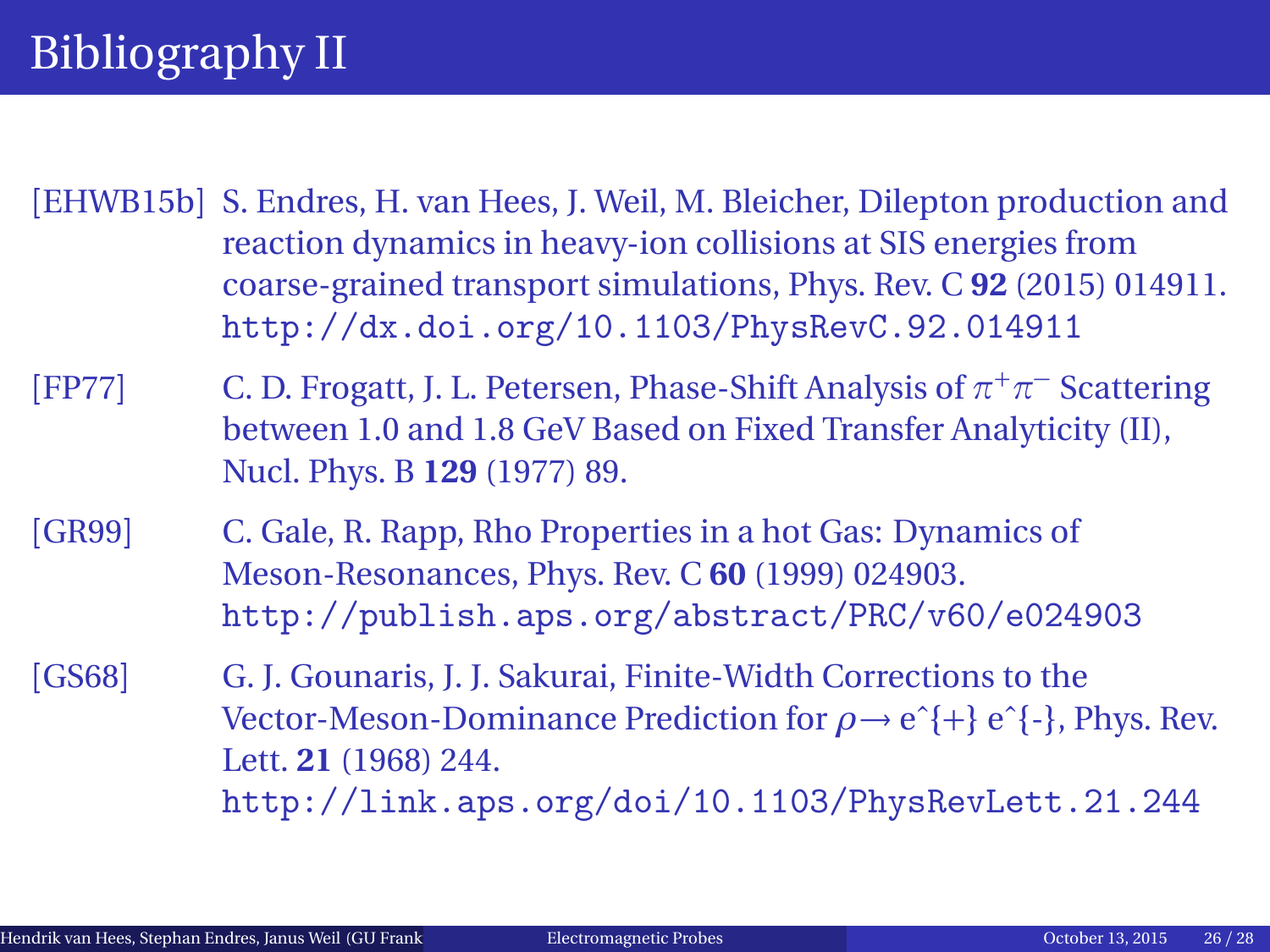# Bibliography III

- <span id="page-31-1"></span>[KLZ67] N. M. Kroll, T. D. Lee, B. Zumino, Neutral Vector Mesons and the Hadronic Electromagnetic Current, Phys. Rev. **157** (1967) 1376. <http://link.aps.org/abstract/PR/v157/i5/p1376>
- <span id="page-31-4"></span>[PSB<sup>+</sup>08] H. Petersen, J. Steinheimer, G. Burau, M. Bleicher, H. Stöcker, A Fully Integrated Transport Approach to Heavy Ion Reactions with an Intermediate Hydrodynamic Stage, Phys. Rev. C **78** (2008) 044901. <http://dx.doi.org/10.1103/PhysRevC.78.044901>
- <span id="page-31-2"></span>[RW99] R. Rapp, J. Wambach, Low mass dileptons at the CERN-SPS: Evidence for chiral restoration?, Eur. Phys. J. A **6** (1999) 415. <http://dx.doi.org/10.1007/s100500050364>
- <span id="page-31-3"></span>[RW00] R. Rapp, J. Wambach, Chiral symmetry restoration and dileptons in relativistic heavy-ion collisions, Adv. Nucl. Phys. **25** (2000) 1. <http://arxiv.org/abs/hep-ph/9909229>
- <span id="page-31-0"></span>[Sak60] J. J. Sakurai, Theory of strong interactions, Ann. Phys. (NY) **11** (1960) 1. [http://dx.doi.org/10.1016/0003-4916\(60\)90126-3](http://dx.doi.org/10.1016/0003-4916(60)90126-3)